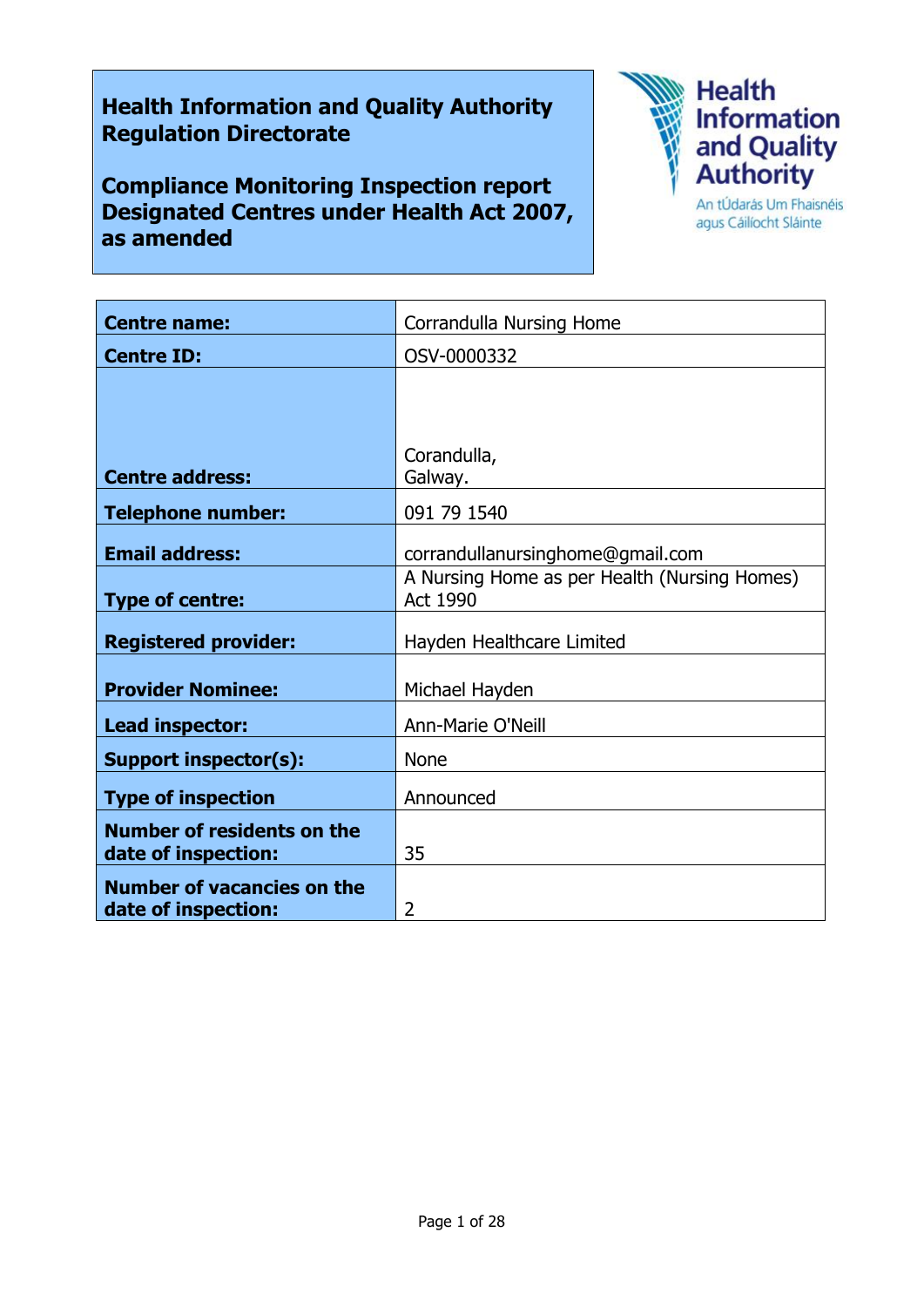# About monitoring of compliance

The purpose of regulation in relation to designated centres is to safeguard vulnerable people of any age who are receiving residential care services. Regulation provides assurance to the public that people living in a designated centre are receiving a service that meets the requirements of quality standards which are underpinned by regulations. This process also seeks to ensure that the health, wellbeing and quality of life of people in residential care is promoted and protected. Regulation also has an important role in driving continuous improvement so that residents have better, safer lives.

The Health Information and Quality Authority has, among its functions under law, responsibility to regulate the quality of service provided in designated centres for children, dependent people and people with disabilities.

Regulation has two aspects:

• Registration: under Section 46(1) of the Health Act 2007 any person carrying on the business of a designated centre can only do so if the centre is registered under this Act and the person is its registered provider.

▪ Monitoring of compliance: the purpose of monitoring is to gather evidence on which to make judgments about the ongoing fitness of the registered provider and the provider's compliance with the requirements and conditions of his/her registration.

Monitoring inspections take place to assess continuing compliance with the regulations and standards. They can be announced or unannounced, at any time of day or night, and take place:

- to monitor compliance with regulations and standards
- to carry out thematic inspections in respect of specific outcomes

▪ following a change in circumstances; for example, following a notification to the Health Information and Quality Authority's Regulation Directorate that a provider has appointed a new person in charge

▪ arising from a number of events including information affecting the safety or wellbeing of residents.

The findings of all monitoring inspections are set out under a maximum of 18 outcome statements. The outcomes inspected against are dependent on the purpose of the inspection. In contrast, thematic inspections focus in detail on one or more outcomes. This focused approach facilitates services to continuously improve and achieve improved outcomes for residents of designated centres.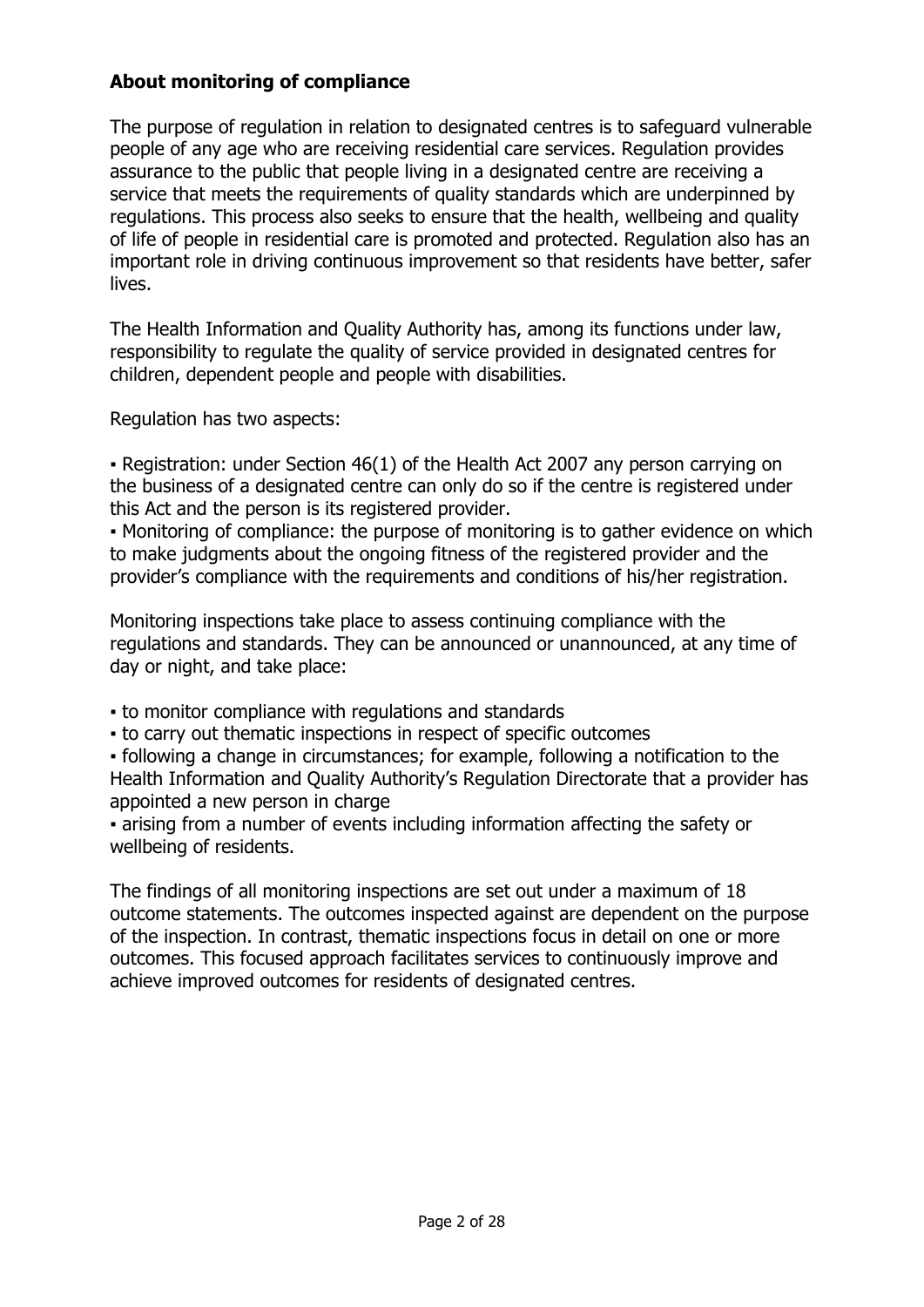Compliance with the Health Act 2007 (Care and Welfare of Residents in Designated Centres for Older People) Regulations 2013 and the National Quality Standards for Residential Care Settings for Older People in Ireland.

This inspection report sets out the findings of a monitoring inspection, the purpose of which was to inform a registration renewal decision. This monitoring inspection was announced and took place over 3 day(s).

## The inspection took place over the following dates and times

From: To: 10 December 2014 11:20 10 December 2014 18:30 11 December 2014 10:10 11 December 2014 17:00 05 January 2015 10:30 05 January 2015 16:10

The table below sets out the outcomes that were inspected against on this inspection.

| Outcome 01: Statement of Purpose                                      |  |
|-----------------------------------------------------------------------|--|
| Outcome 02: Governance and Management                                 |  |
| Outcome 03: Information for residents                                 |  |
| Outcome 04: Suitable Person in Charge                                 |  |
| Outcome 05: Documentation to be kept at a designated centre           |  |
| Outcome 06: Absence of the Person in charge                           |  |
| Outcome 07: Safeguarding and Safety                                   |  |
| Outcome 08: Health and Safety and Risk Management                     |  |
| <b>Outcome 09: Medication Management</b>                              |  |
| Outcome 10: Notification of Incidents                                 |  |
| Outcome 11: Health and Social Care Needs                              |  |
| Outcome 12: Safe and Suitable Premises                                |  |
| Outcome 13: Complaints procedures                                     |  |
| Outcome 14: End of Life Care                                          |  |
| Outcome 15: Food and Nutrition                                        |  |
| Outcome 16: Residents' Rights, Dignity and Consultation               |  |
| Outcome 17: Residents' clothing and personal property and possessions |  |
| Outcome 18: Suitable Staffing                                         |  |

## Summary of findings from this inspection

As part of the inspection, the inspector met with residents, the person in charge, provider and staff members. The inspector observed practices and reviewed documentation such as care plans, medical records, accident logs, policies and procedures and staff files.

Overall, the inspector was satisfied that residents were receiving a quality service. There was evidence of a substantial level of compliance, in a range of areas, with the Health Act 2007 (Care and Welfare of Residents in Designated Centres for Older People) Regulations 2013 and the National Quality Standards for Residential Care Settings for Older People in Ireland.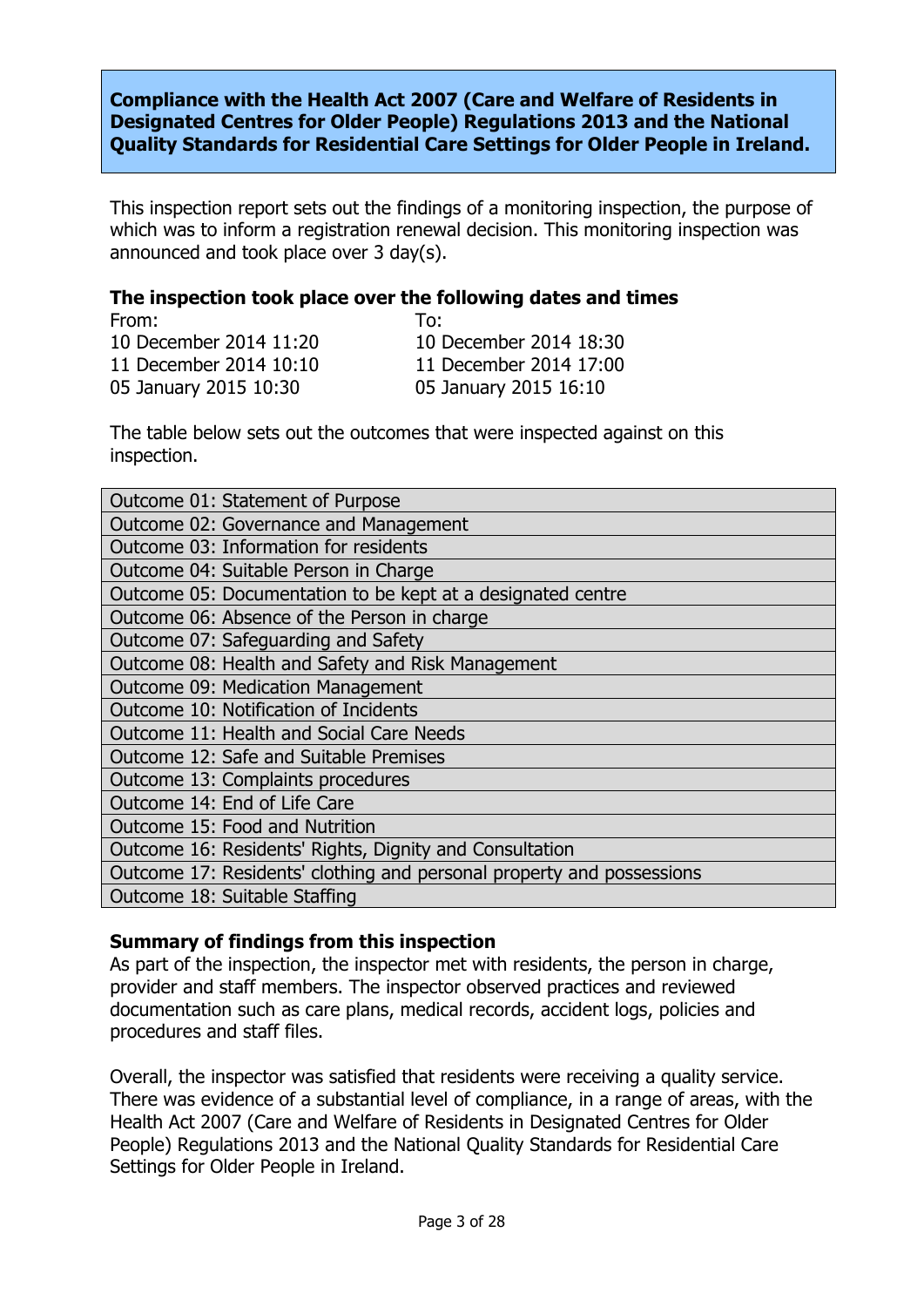The centre was managed by a suitably qualified and experienced nurse who was accountable and responsible for providing a high standard of care to residents. The health needs of residents were met to a good standard. Residents had access to general practitioner (GP) services, to a range of other health services and evidencebased nursing care was provided.

The provider frequently visited the centre and residents spoken with indicated he was a person they would speak to if they were worried or had a complaint or issue. The premises met the needs of all residents and the design and layout promoted residents' dignity, independence and wellbeing in the most part. The centre had originally been a Monastery. The original Chapel attached to the centre was still in use and had been maintained with authenticity.

End-of-Life care plans were detailed and gave a sensitive, comprehensive outline of residents expressed end-of-life wishes. Where residents were unable to express their wishes, end-of-life plans provided detail of residents likes and dislikes and preferences as were known prior to a deterioration in the residents' health.

Residents were overheard to compliment food served during mealtimes. Care and supervision during mealtimes was dignified and sensitive to residents needs. However, there were not enough staff available during mealtimes to ensure this good practice was consistently implemented throughout the mealtime experience.

There was non-compliance found in Outcome 2, related to audits and review of key quality indicators. Outcome 5, staff files did not contain all matters set out in Schedule 2 of the Regulations. Non compliance was also found in relation to the maintenance of individualised logs for residents' monies and Outcome 8, where improvement was required to the fire safety policy to ensure it reflected the fire safety and management procedures that were in action in the centre.

Areas of compliance and non compliance are discussed further in the report and included in the Action Plan at the end of this report.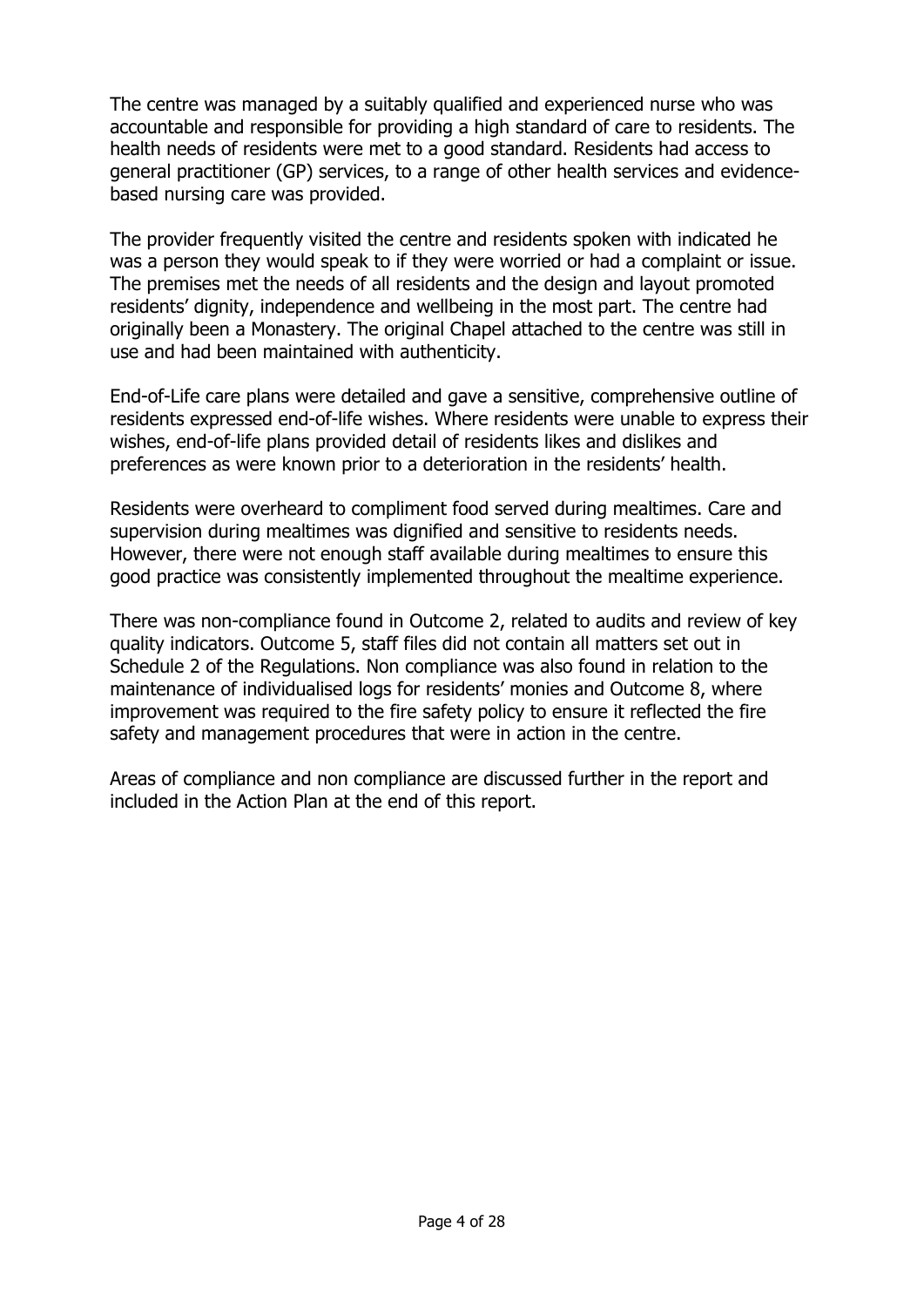Section 41(1)(c) of the Health Act 2007. Compliance with the Health Act 2007 (Care and Welfare of Residents in Designated Centres for Older People) Regulations 2013 and the National Quality Standards for Residential Care Settings for Older People in Ireland.

#### Outcome 01: Statement of Purpose

There is a written statement of purpose that accurately describes the service that is provided in the centre. The services and facilities outlined in the Statement of Purpose, and the manner in which care is provided, reflect the diverse needs of residents.

#### Theme:

Governance, Leadership and Management

# Outstanding requirement(s) from previous inspection(s):

No actions were required from the previous inspection.

## Findings:

The statement of purpose contained all of the information required by Schedule 1 of the Health Act 2007 (Care and Welfare of Residents in Designated Centres for Older People) Regulations 2013.

It consisted of a statement of the aims, objectives and ethos of the designated centre and was a reflection of the facilities and service provided for residents.

## Judgment:

Compliant

## Outcome 02: Governance and Management

The quality of care and experience of the residents are monitored and developed on an ongoing basis. Effective management systems and sufficient resources are in place to ensure the delivery of safe, quality care services. There is a clearly defined management structure that identifies the lines of authority and accountability.

## Theme:

Governance, Leadership and Management

# Outstanding requirement(s) from previous inspection(s):

No actions were required from the previous inspection.

# Findings:

There was a clearly defined management structure that identified the lines of authority and accountability. Management systems were in place to ensure that the service provided was safe, appropriate to residents' needs, consistent and effectively monitored.

The provider attended the centre regularly and was well known to residents. Residents informed the inspector they knew the provider by name and identified him as a person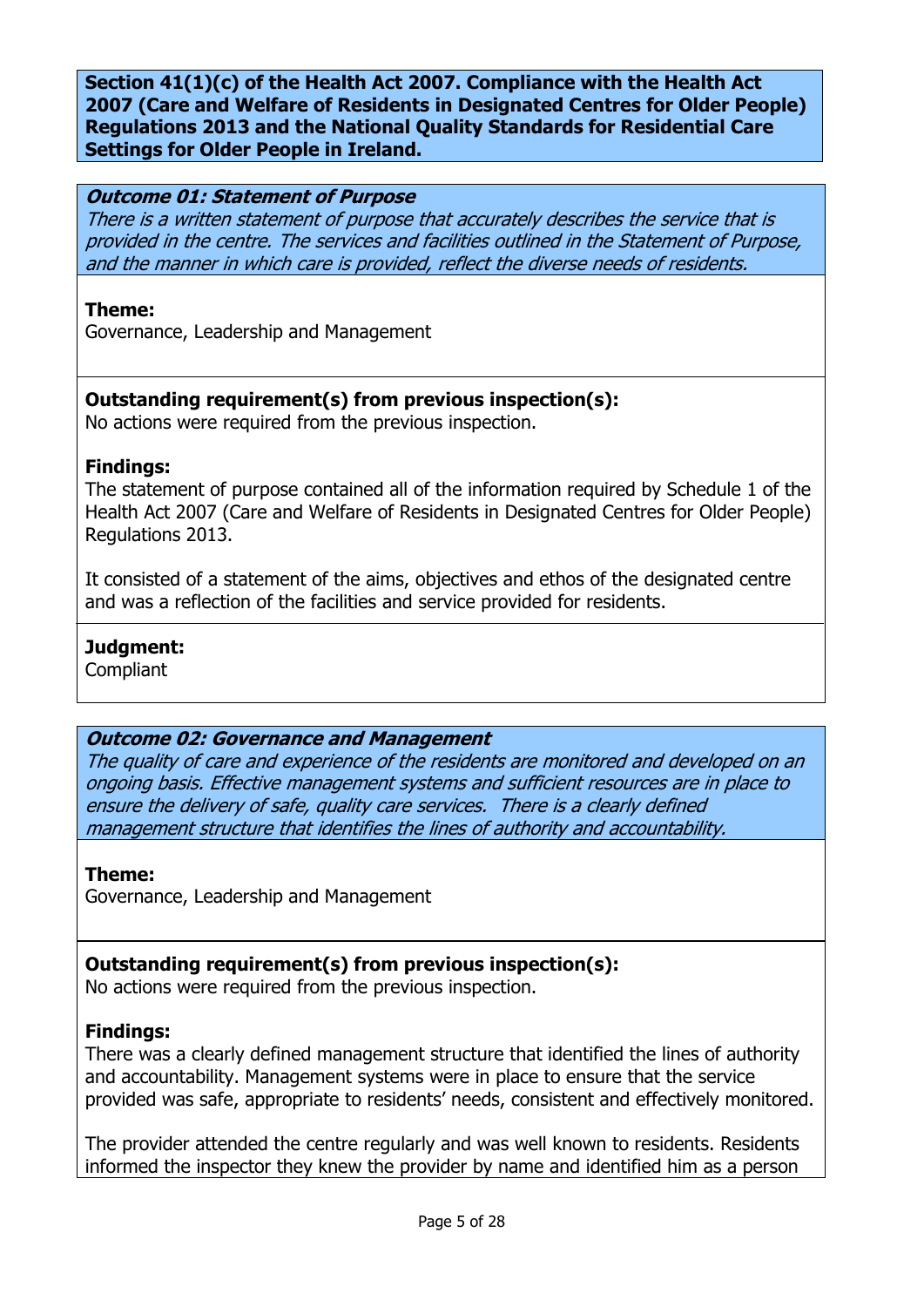they would speak to if they had a complaint or concern. The provider had a good rapport with residents and looked for verbal feedback from residents on the quality of care they received when he visited the centre, which he did regularly.

There were some resource issues identified on this inspection that could impact on the effective delivery of care in accordance with the statement of purpose. There were staffing shortages at the time of inspection. The provider and person in charge were engaging in a recruitment process to resolve the issue.

Two staff had been recruited with one due to start working in the centre at the end of January 2015. The second staff member was due to start work in April 2015. In the meantime, the person participating in management (PPIM) worked night duty to ensure there were adequate staffing arrangements to meet the needs of residents.

There was a system in place to review and monitor the quality and safety of care and the quality of life of residents. Key quality indicator auditing was not up to date. Management systems to ensure that the service provided was safe, appropriate, consistent and effectively monitored required review. Though audits had been carried out they were not carried out with enough frequency to give an accurate, contemporary account of care practices in the centre.

# Judgment:

Non Compliant - Moderate

# Outcome 03: Information for residents

A guide in respect of the centre is available to residents. Each resident has an agreed written contract which includes details of the services to be provided for that resident and the fees to be charged.

# Theme:

Governance, Leadership and Management

# Outstanding requirement(s) from previous inspection(s):

No actions were required from the previous inspection.

# Findings:

There was a guide in respect of a designated centre available to residents.

The guide included:

- (a) a summary of the services and facilities,
- (b) the terms and conditions relating to residence,
- (c) the procedure respecting complaints, and
- (d) the arrangements for visits.

Since the previous inspection the person in charge had enhanced the layout of the resident's guide to ensure it was in a more easy read format. Each resident had a written contract agreed on admission. The inspector noted a resident's guide was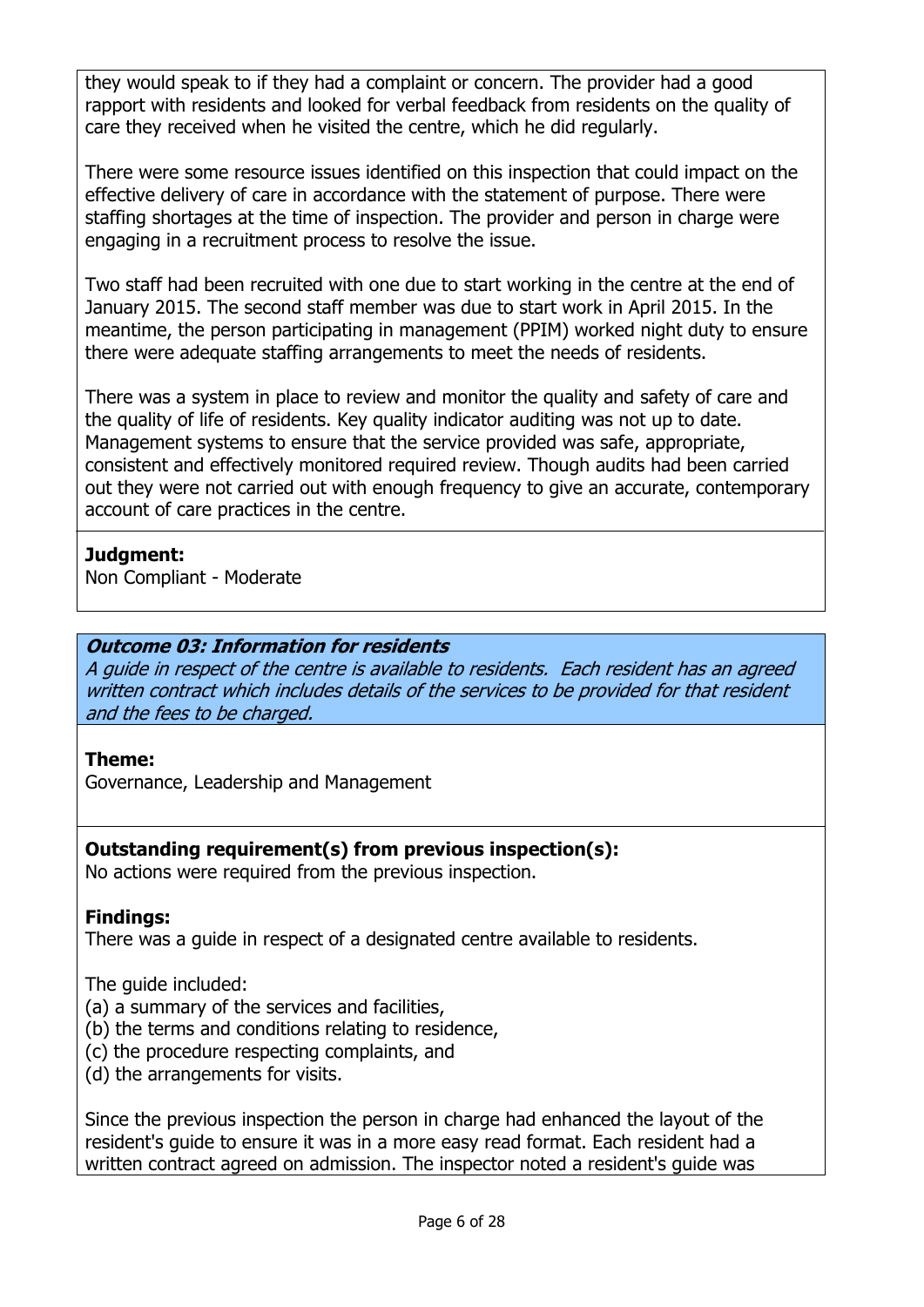available in residents' bedrooms.

Contracts reviewed dealt with the care and welfare of each resident in the centre. The contract set out where residents could find information on any extra fees that may be charged to them for example, cost of physiotherapy or occupational therapy.

## Judgment:

**Compliant** 

# Outcome 04: Suitable Person in Charge

The designated centre is managed by a suitably qualified and experienced person with authority, accountability and responsibility for the provision of the service.

# Theme:

Governance, Leadership and Management

# Outstanding requirement(s) from previous inspection(s):

No actions were required from the previous inspection.

# Findings:

The person in charge is a registered nurse with the required experience in the area of nursing older people and worked full-time in the centre.

During the inspection she demonstrated her knowledge of the Regulations, the National Quality Standards for Residential Care Settings for Older People in Ireland and her statutory responsibilities.

The person in charge had maintained her continuous professional development having completed a Fetac Level 6 course in Managing People, 2012. She had also completed courses in 'recognising and responding to elder abuse in residential care settings', March 2013, 'wound assessment and classification', October 2014, 'current topics in nursing care', February 2014 and 'Understanding dementia', March 2014.

She had continued to attend seminars relevant to her role such dysphagia management, (managing the care needs for residents with difficulty swallowing and at risk of choking). The person in charge was observed frequently meeting with residents, visitors and staff throughout the days of inspection.

The person in charge had appropriate deputising arrangements in place to ensure adequate management of the centre during her absence.

# Judgment:

**Compliant** 

Outcome 05: Documentation to be kept at a designated centre The records listed in Schedules 3 and 4 of the Health Act 2007 (Care and Welfare of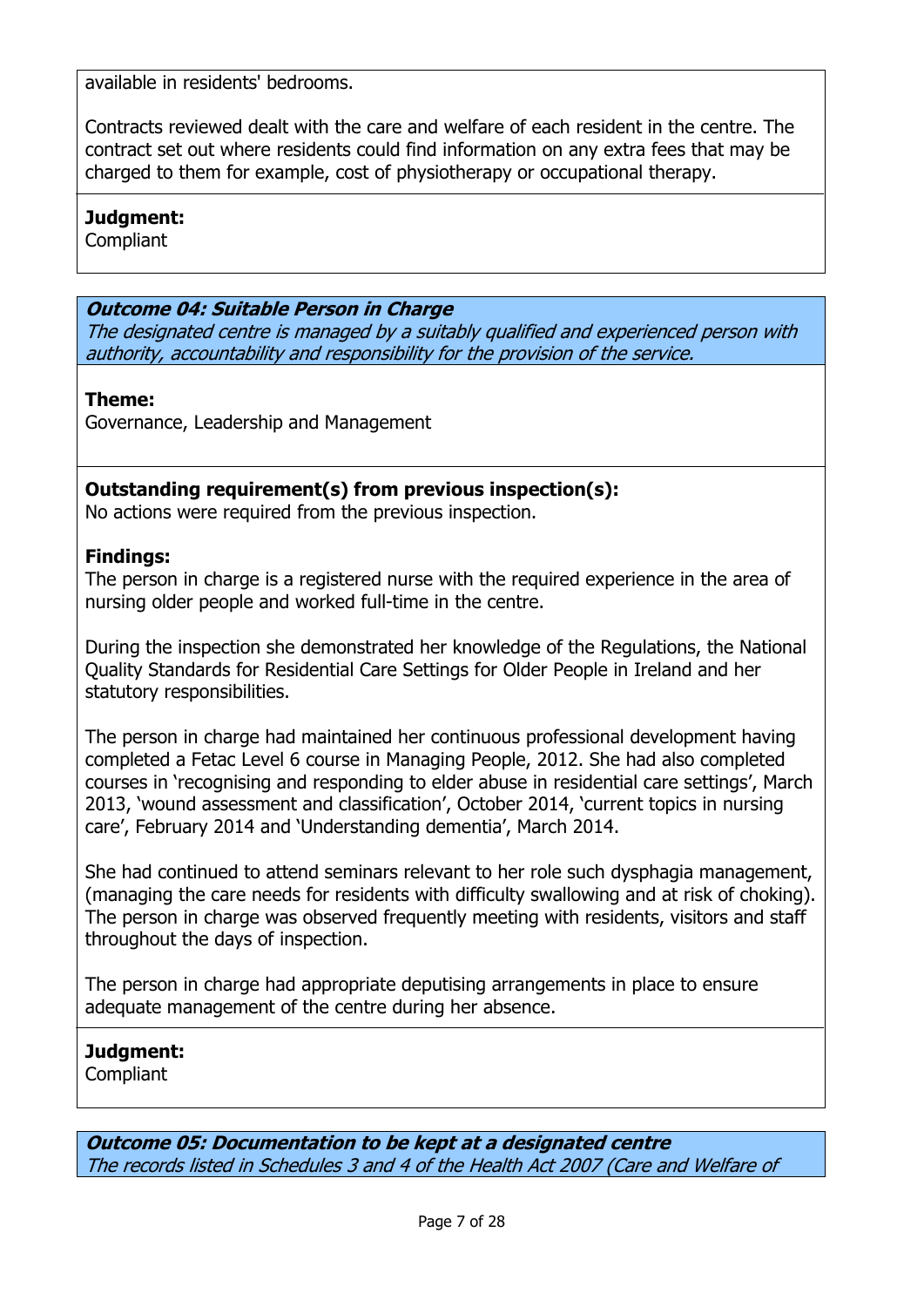Residents in Designated Centres for Older People) Regulations 2013 are maintained in a manner so as to ensure completeness, accuracy and ease of retrieval. The designated centre is adequately insured against accidents or injury to residents, staff and visitors. The designated centre has all of the written operational policies as required by Schedule 5 of the Health Act 2007 (Care and Welfare of Residents in Designated Centres for Older People) Regulations 2013.

## Theme:

Governance, Leadership and Management

# Outstanding requirement(s) from previous inspection(s):

No actions were required from the previous inspection.

# Findings:

Records reviewed were maintained in a complete manner in the centre for the most part, however, staff files did not have all the information required as per Schedule 2.

Records were kept secure, while also being easily retrievable. The sample of records reviewed indicated records were accurate and up to date.

The person in charge confirmed her knowledge that general records, relating to complaints, records of visitors, duty rosters and fire safety training, tests and maintenance of fire fighting equipment were kept for not less than 4 years.

There were centre-specific policies, which reflected the centre's practice. Policies, procedures and practices were regularly reviewed to ensure the changing needs of residents were met.

The centre was adequately insured against injury to residents. Other risks were insured against, including loss or damage to a resident's property.

The person in charge had established and maintained a directory of residents for the designated centre and had kept it up to date.

A sample of staff files reviewed during the inspection indicated adequate vetting of staff working in the centre had been sought. Staff files contained the matters set out in Schedule 2 of the regulations apart from one file whereby a full employment history was not available for one staff member.

An individualised record of money logs or receipts was not maintained for residents when they used their 'pocket money' to purchase items. Therefore, improvements were needed to ensure residents personal money was robustly safeguarded against financial abuse.

# Judgment:

Non Compliant - Moderate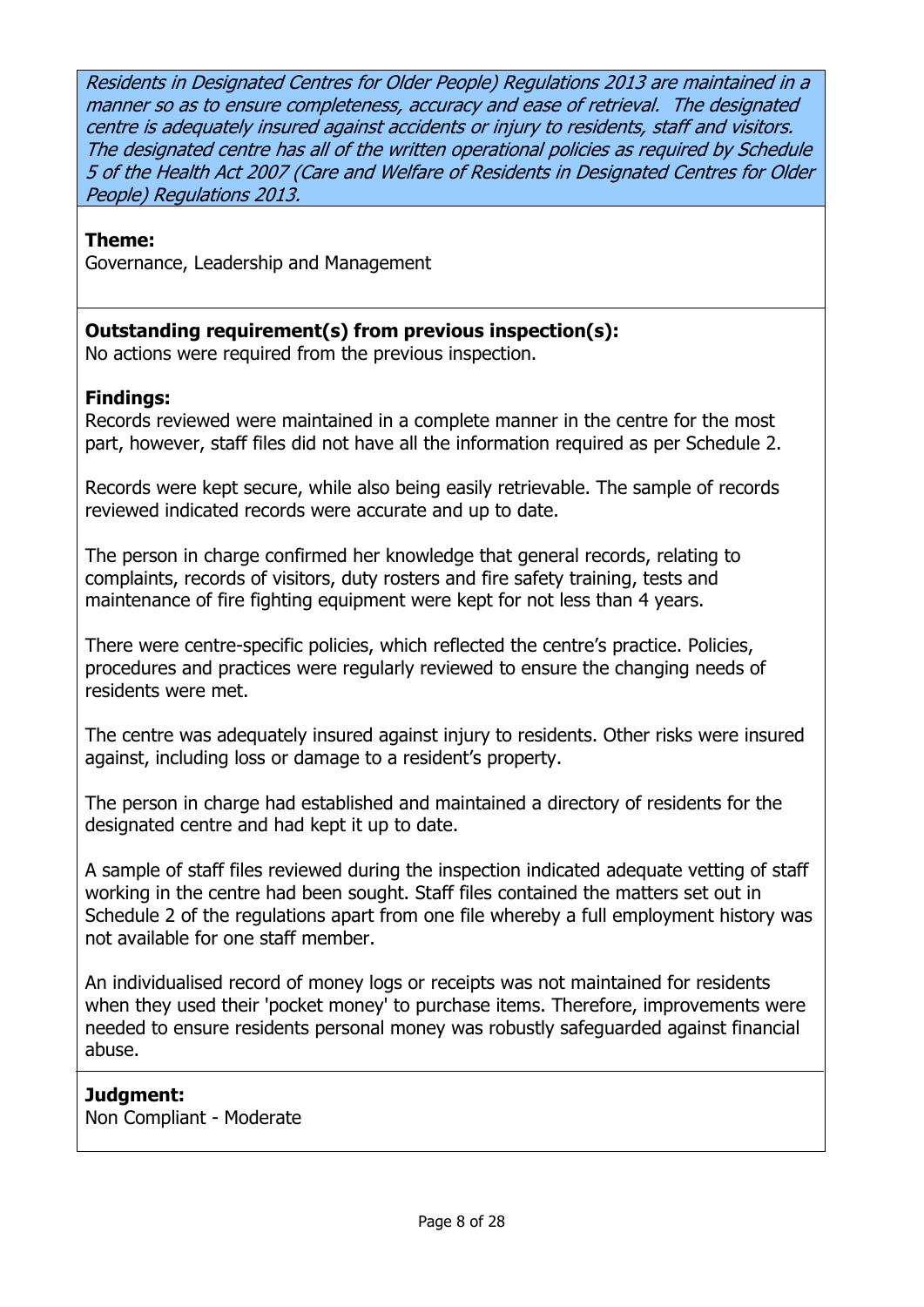# Outcome 06: Absence of the Person in charge

The Chief Inspector is notified of the proposed absence of the person in charge from the designed centre and the arrangements in place for the management of the designated centre during his/her absence.

#### Theme:

Governance, Leadership and Management

# Outstanding requirement(s) from previous inspection(s):

No actions were required from the previous inspection.

# Findings:

The provider was aware of the requirement to notify the Chief Inspector of any absence of the person in charge for a period 28 days or more. There were appropriate arrangements in place to manage any such absence.

There were suitable arrangements in place during the person in charge's absence and these arrangements were notified to the Authority.

# Judgment:

Compliant

# Outcome 07: Safeguarding and Safety

Measures to protect residents being harmed or suffering abuse are in place and appropriate action is taken in response to allegations, disclosures or suspected abuse. Residents are provided with support that promotes a positive approach to behaviour that challenges. A restraint-free environment is promoted.

## Theme:

Safe care and support

## Outstanding requirement(s) from previous inspection(s):

The action(s) required from the previous inspection were satisfactorily implemented.

## Findings:

There were measures in place to safeguard residents and protect them from abuse. There was a policy and procedures in place for the prevention, detection and response to abuse. Staff were trained in the policy and procedures in place for the prevention, detection and response to abuse. Staff spoken with knew what constituted abuse and what to do in the event of an allegation, suspicion or disclosure of abuse, including who to report any incidents to.

Any incidents, allegations and/or suspicions of abuse had been investigated and responded to in line with the centre's policy.

There was a policy on, and procedures in place, for managing behaviour that is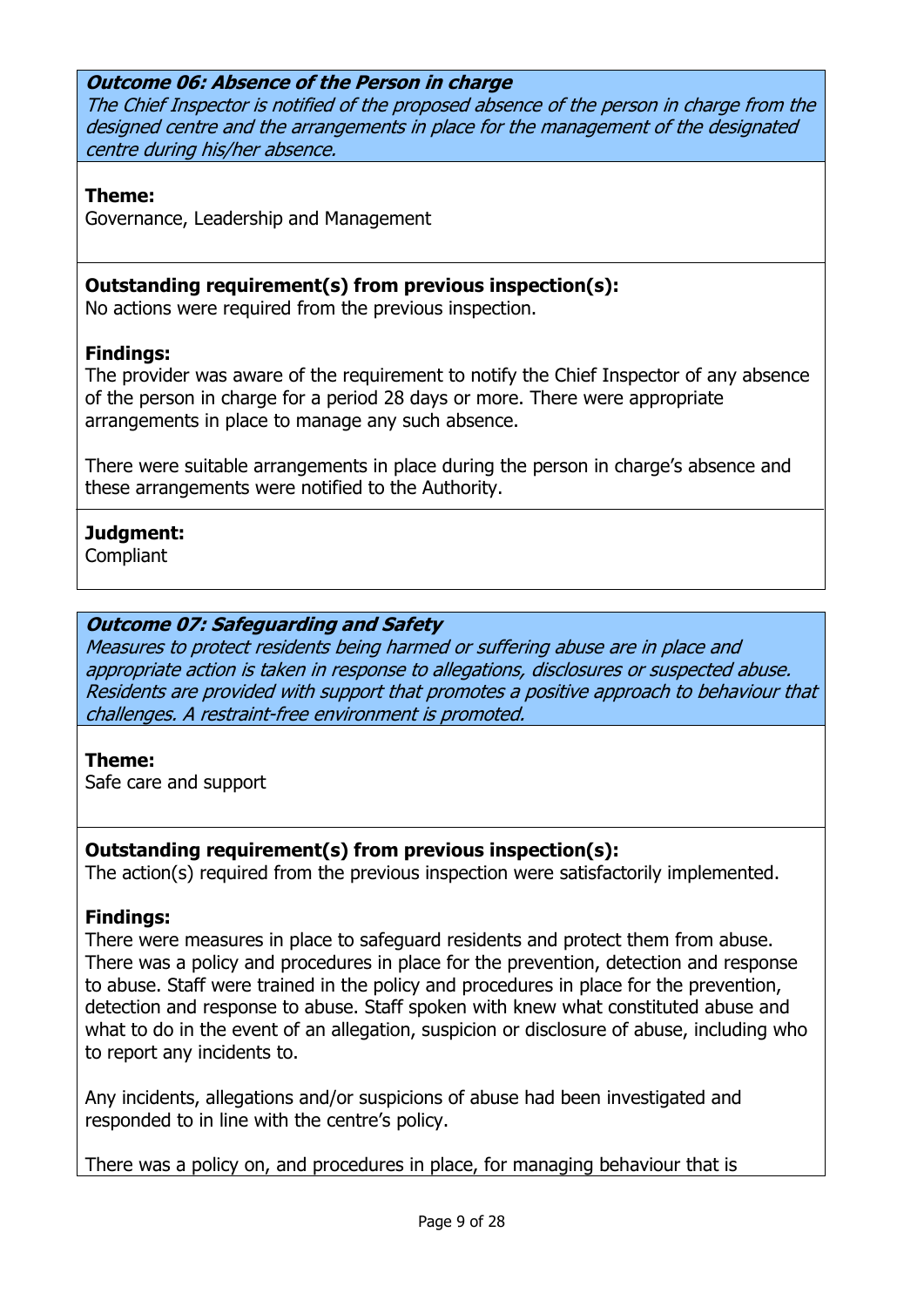challenging. Efforts were made to identify and alleviate the underlying causes of behaviour that is challenging. The person in charge had completed a training course in management of behaviour that is challenging in August 2012.

A restraint free environment was promoted. There was a policy on, and procedures in place, for the use of restraint. During the course of the inspection, the inspector identified the restraint policy had procedures in relation to the use of seclusion, however, the provider and person in charge identified seclusion was not used in the centre. Before the conclusion of the inspection the person in charge had re-drafted the policy which reflected the centre specific practices more accurately. Seclusion was outlined as not in use in the centre and the policy stated this.

Where restraint was used, it was in line with the national policy on restraint. A bedrail risk assessment had been drafted and was due to be 'rolled out'. The inspector reviewed a copy of the assessment. It assessed the level of risk associated without their use and the level of risk with their use. There was also a monthly restraint assessment that had been developed by the person participating in management, (PPIM). This captured information on the use of restraint for residents and review of restraint on a monthly basis. This was also due to be 'rolled out'.

There were systems in place to safeguard residents' money. Transactions and monies paid for services were maintained on a computerised system in the centre. Residents had independent control of their personal finances and had access to safe storage options in the centre. The person in charge and provider encouraged and promoted resident's independence as much as possible in this regard.

## Judgment:

**Compliant** 

Outcome 08: Health and Safety and Risk Management The health and safety of residents, visitors and staff is promoted and protected.

## Theme:

Safe care and support

# Outstanding requirement(s) from previous inspection(s):

The action(s) required from the previous inspection were satisfactorily implemented.

# Findings:

The centre had policies and procedures relating to health and safety. There was an upto-date health and safety statement. There was a risk management policy to include items set out in regulation 26(1).

There was a plan in place for responding to major incidents likely to cause death or injury, serious disruption to essential services or damage to property.

Satisfactory procedures consistent with the standards published by the Authority were in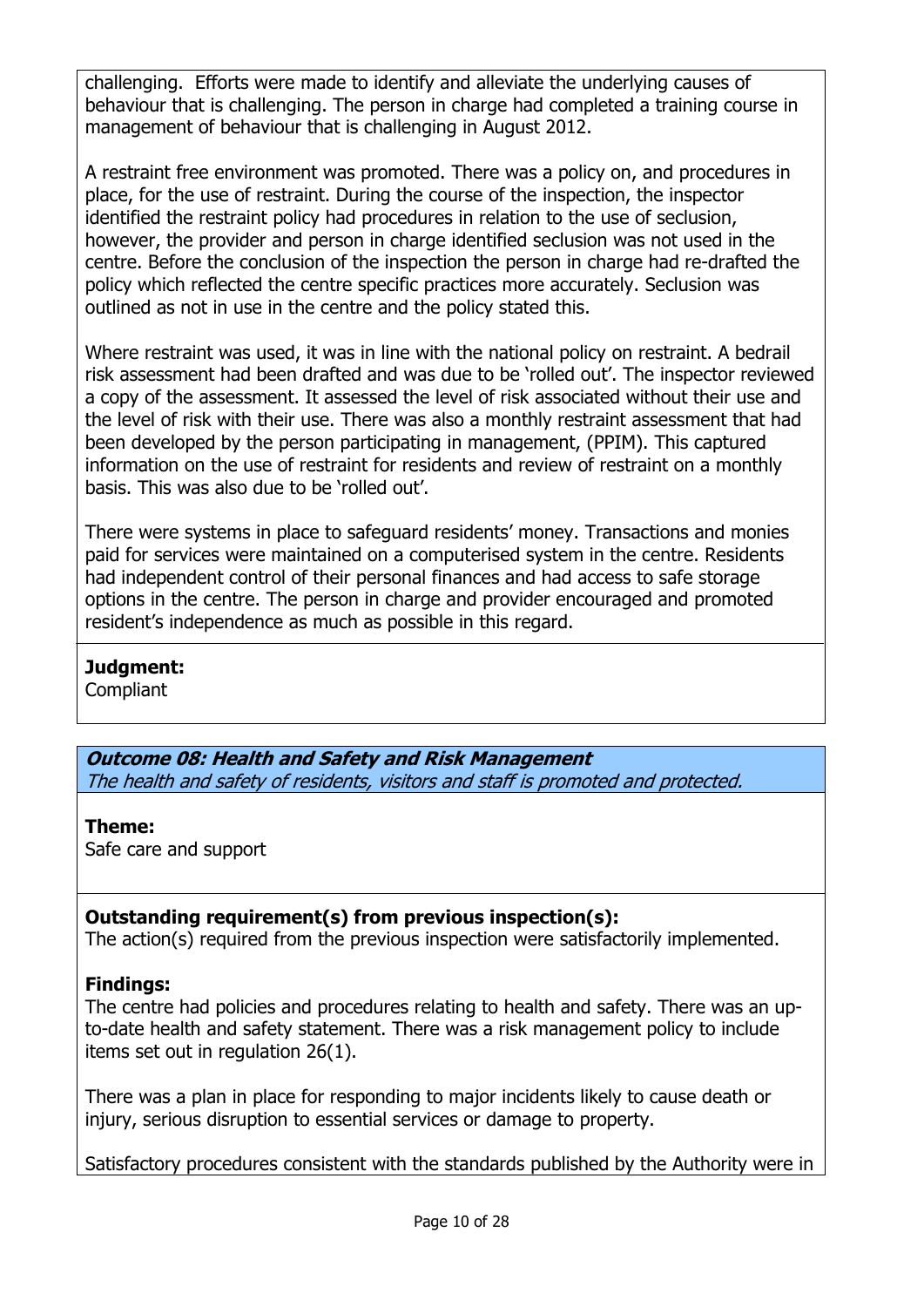place for the prevention and control of healthcare associated infections.

There was an adequate supply of sinks for staff/residents and visitors to engage in hand washing. Alcohol hand gels were also located throughout the centre. These added to infection control and prevention measures. The flu vaccine had been made available to all staff and residents as per their consent. Colour coded mops and buckets were in use in the centre. Each colour code represented a specific area that mop was used in. This reduced the risk of cross infection.

Reasonable measures were in place to prevent accidents in the centre and grounds. Floor coverings were even, lighting in corridors, bedrooms and day/dining rooms was adequate. Grab rails were in place in areas such as corridors and stairs.

Environmental hazards had been identified with control measures in place. Doors to rooms that contained equipment or chemicals, for example, the laundry or clinical room, had control measures in place such as combination code locks to prevent entry to visitors and residents.

There was written confirmation from a competent person that all the requirements of the statutory fire authority were complied with. This was dated 10 October 2014.

There was adequate means of escape and fire exits were unobstructed. There was a prominently displayed procedure for the safe evacuation of residents and staff in the event of fire. Suitable fire equipment was provided. The fire alarm was serviced on a quarterly basis with the most recent 5 January 2015 and the previous service dated 1 October 2014. Fire safety equipment servicing was up to date, the most recent service dated December 2014.

Doors connected to the fire alarm system closed fully when the alarm sounded, demonstrating equipment used to contain a fire was fully functional. The inspector observed this to occur when the fire alarm was activated during a quarterly service on 5 January 2015.

The inspector identified, on the second day of inspection, that the ash trays in use in the smoking area required review. The inspector identified they could be knocked over and may not be entirely user friendly for residents with some dexterity or mobility issues. On the third day of inspection these ash trays had been replaced with a safer and easier to use option. Residents spoken with, that used the smoking room, told the inspector they found the new receptacles easier to use.

Staff spoken with, and a sample of records reviewed, indicated staff were trained and knew what to do in the event of a fire. There were fire drills at six monthly intervals and fire records were kept, which included details of frequency of fire drills, fire alarm tests, fire fighting equipment. However, there was no record of fire retardant furniture and bedding in the centre therefore the inspector could not review if bedding and furniture in use in the centre were fire safe, for example, chairs used in the smoking area.

The fire safety policy required review to ensure it gave adequate information to staff on all fire safety procedures and management that were in action in the nursing home at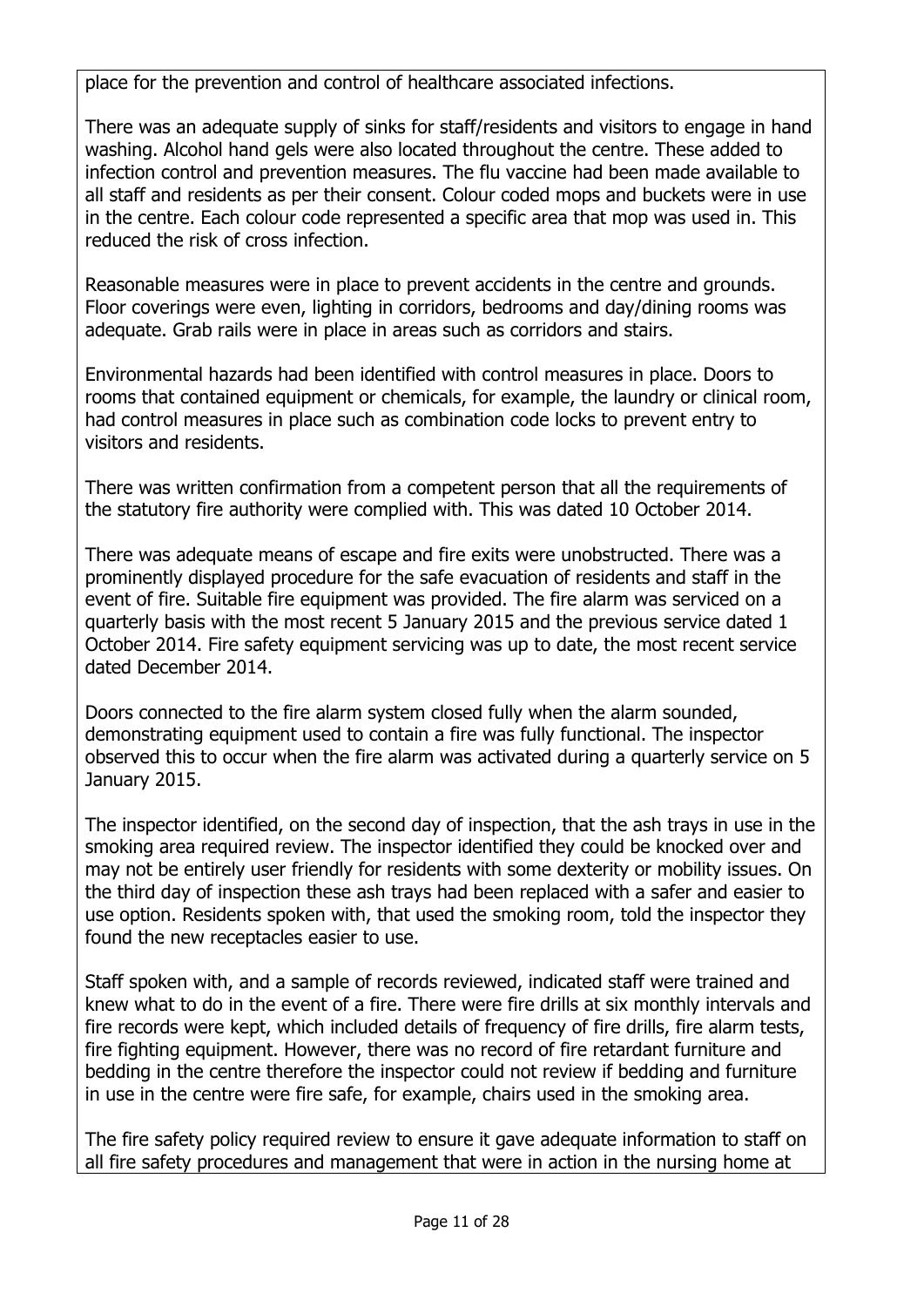# Judgment:

Substantially Compliant

#### Outcome 09: Medication Management

Each resident is protected by the designated centre's policies and procedures for medication management.

#### Theme:

Safe care and support

# Outstanding requirement(s) from previous inspection(s):

The action(s) required from the previous inspection were satisfactorily implemented.

#### Findings:

There were written operational policies relating to the ordering, prescribing, storing and administration of medicines to residents. The processes in place for the handling of medicines, including controlled drugs, were in accordance with current guidelines and legislation. Staff adhered to appropriate medication management practices.

There were appropriate procedures for the handling and disposal for unused and out of date medicines.

No resident was responsible for their own medication until an appropriate assessment was carried out confirming their capacity to do so safely. A policy and self administration assessment was available to assess residents' capacity.

Medications were kept securely in the centre. Temperature checks were carried out daily on the medication fridge to ensure medications were stored at the correct temperature and to ensure their effectiveness.

Where residents had difficulty swallowing medications they were prescribed crushed or liquid alternatives. This was prescribed by their GP and documented on their individual medication administration charts.

A system was in place for reviewing and monitoring safe medication management practices. However, medication audits had not been carried out. This non compliance is addressed in Outcome 2 under Governance and Management.

## Judgment:

Compliant

## Outcome 10: Notification of Incidents

A record of all incidents occurring in the designated centre is maintained and, where required, notified to the Chief Inspector.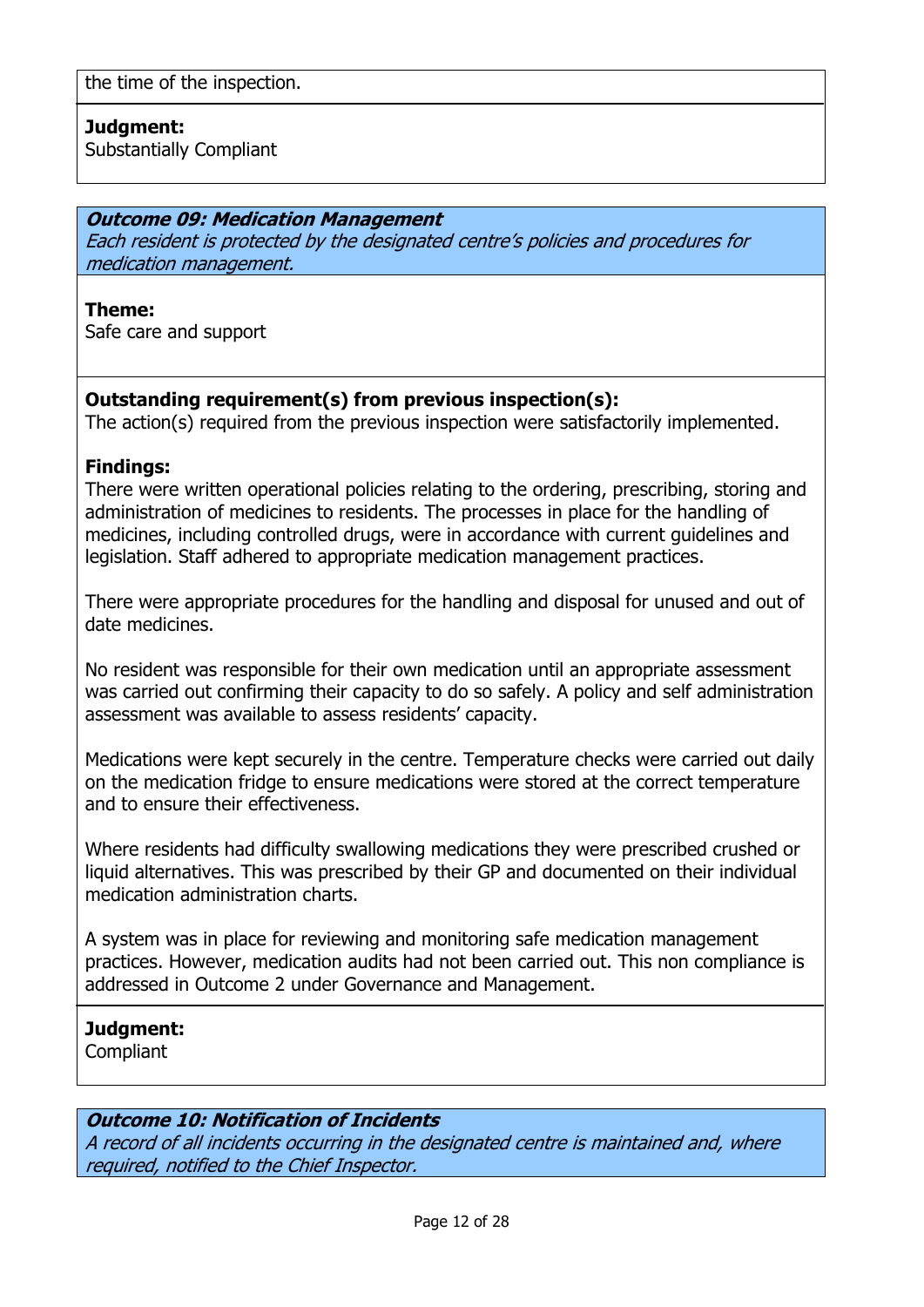# Theme:

Safe care and support

# Outstanding requirement(s) from previous inspection(s):

No actions were required from the previous inspection.

# Findings:

A record of all incidents occurring in the designated centre was maintained.

All notifiable incidents had been submitted to the Chief Inspector within three days as required.

Quarterly reports had also been submitted to the Chief Inspector within the specified time frames.

# Judgment:

**Compliant** 

# Outcome 11: Health and Social Care Needs

Each resident's wellbeing and welfare is maintained by a high standard of evidencebased nursing care and appropriate medical and allied health care. The arrangements to meet each resident's assessed needs are set out in an individual care plan, that reflect his/her needs, interests and capacities, are drawn up with the involvement of the resident and reflect his/her changing needs and circumstances.

## Theme:

Effective care and support

# Outstanding requirement(s) from previous inspection(s):

The action(s) required from the previous inspection were satisfactorily implemented.

## Findings:

The person in charge had arranged an assessment by appropriate nursing and health care professional(s) of the health care needs of each resident on the person's admission to the centre to identify his/her individual needs and choices.

From the sample of care plans reviewed, residents had a personalised care plan prepared within 48 hours of their admission or thereafter as the need was identified, which detailed their assessed needs and choices.

Residents could choose to keep their own general practitioner (GP) on admission. Health care needs were met through timely access to the recommended medical treatment.

Review of a sample of residents' files indicated that residents had access to appropriate health care including additional professional expertise to ensure their diverse care needs were met. For example, later life psychiatry, tissue viability nurse, dietician, speech and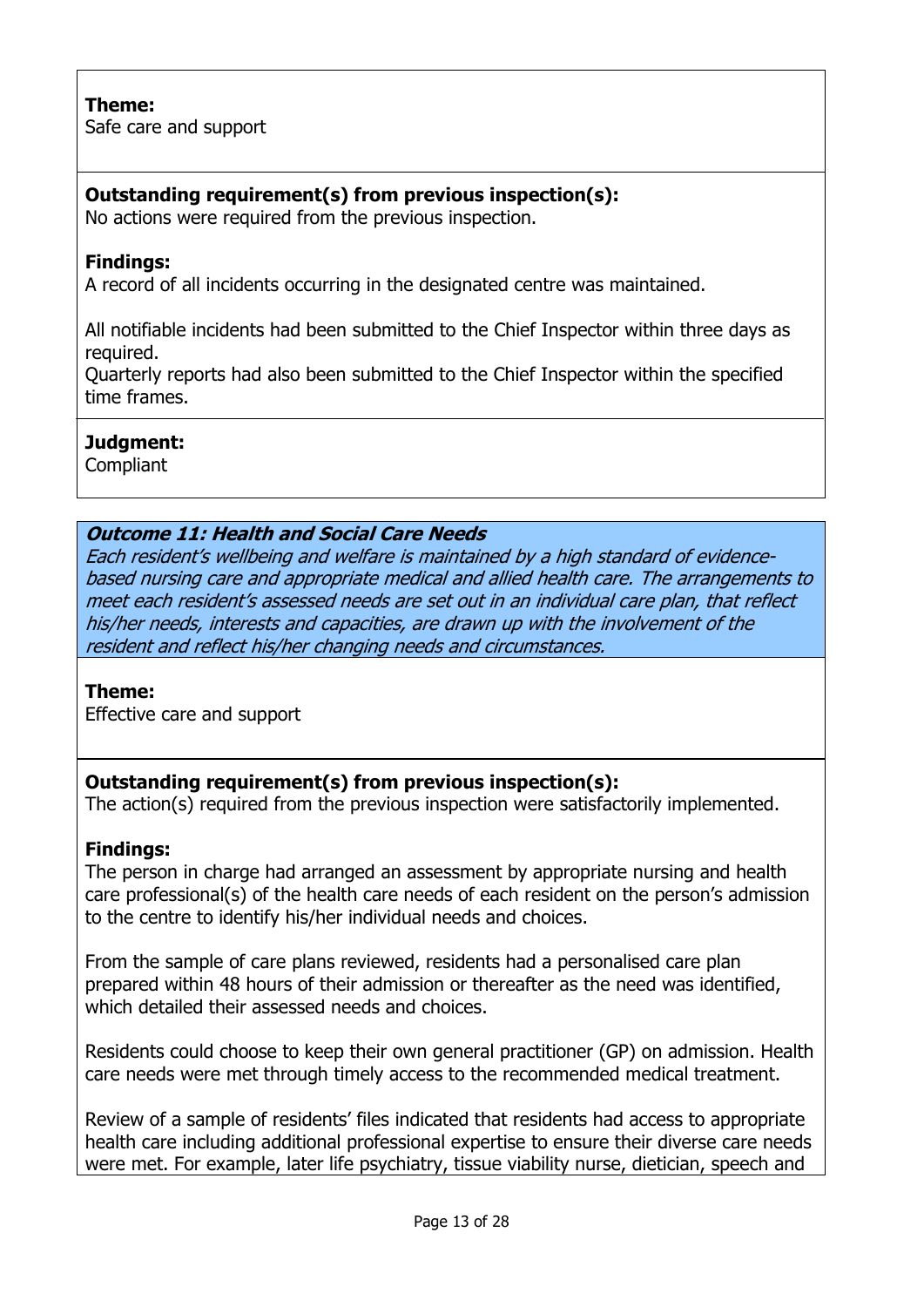language therapist (SALT) and physiotherapist.

From the sample of care plans reviewed, the assessment, care planning processes and clinical care was in line with evidence based practice and in accordance with professional guidelines. For example, there was evidence to show residents assessed as being at a significant risk of falls had appropriate risk reduction measures in place. Residents were assessed for their risk in developing pressures ulcers. Those identified at risk had risk reduction measures in place, such as pressure relieving mattress.

Evidenced based wound care interventions, prescribed by relevant clinicians, had brought about effective wound healing. Wound care plans were reviewed and updated after each dressing.

Care plans were reviewed on an ongoing basis or at a minimum of every four months. Overall, from the sample of care plans reviewed, the care and treatment offered to residents reflected the nature and extent of their dependencies and needs.

# Judgment:

**Compliant** 

# Outcome 12: Safe and Suitable Premises

The location, design and layout of the centre is suitable for its stated purpose and meets residents' individual and collective needs in a comfortable and homely way. The premises, having regard to the needs of the residents, conform to the matters set out in Schedule 6 of the Health Act 2007 (Care and Welfare of Residents in Designated Centres for Older People) Regulations 2013.

## Theme:

Effective care and support

# Outstanding requirement(s) from previous inspection(s):

No actions were required from the previous inspection.

# Findings:

The design and layout of the centre were in line with the Statement of Purpose. The premises met the needs of all residents and the design and layout promoted residents' dignity, independence and wellbeing in the most part. There was improvement needed to the door of a toilet located on the ground floor of the centre.

The premises and grounds were well-maintained with suitable heating, lighting and ventilation. The centre was homely with sufficient furnishings, fixtures and fittings. The centre was also clean and suitably decorated throughout.

The size and layout of bedrooms was suitable to meet the needs of residents with a sufficient number of toilets, bathrooms and showers. There were wash hand basins in each bedroom.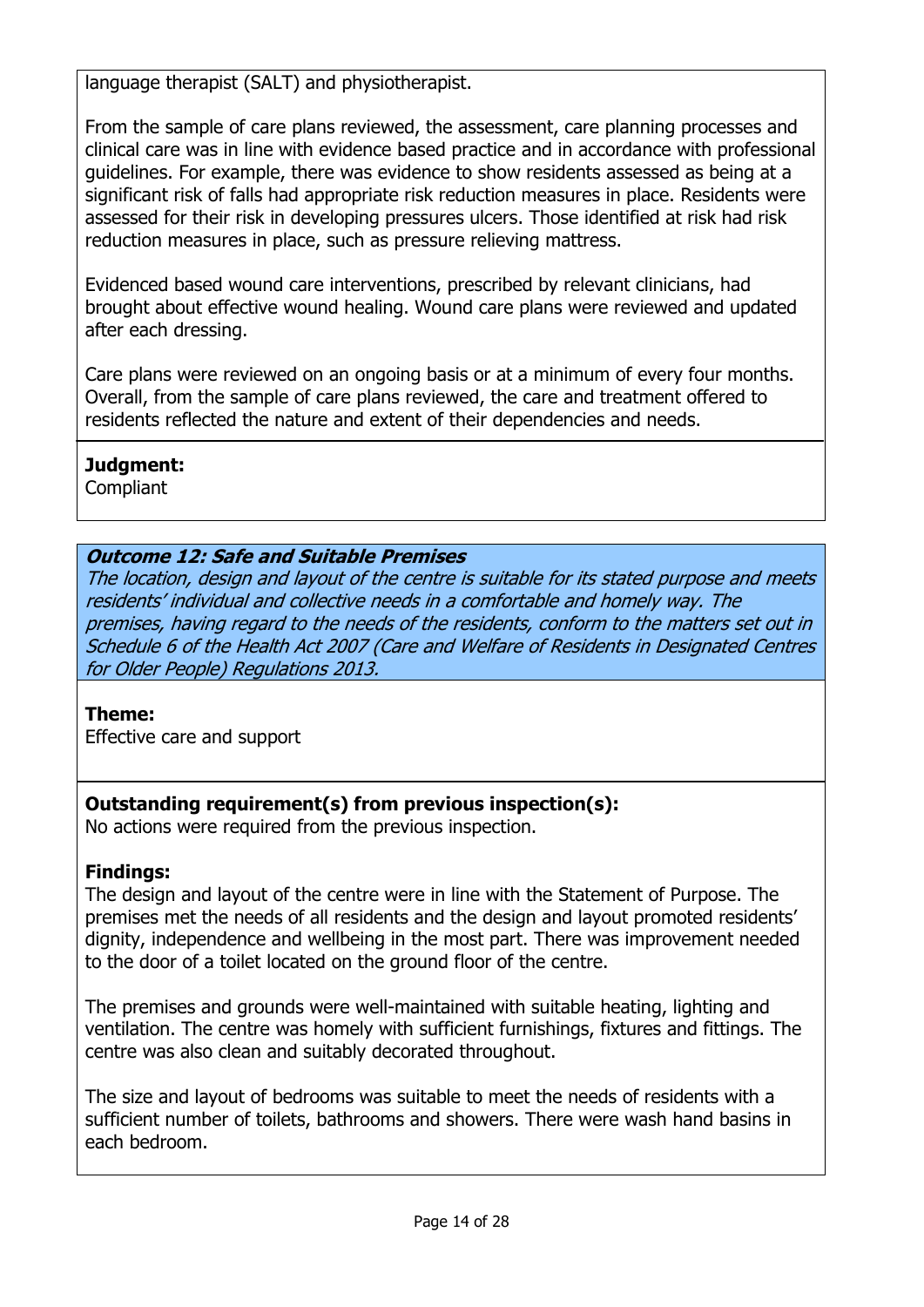Shared rooms provided adequate screening to ensure:

- privacy for personal care
- free movement of residents and staff
- free movement of a hoist or other assistive equipment.

There was a call bell system in place at each resident's bedside in both the single and twin rooms.

Residents had access to an enclosed garden on the ground floor of the centre. A smoking room was available to residents located on the ground floor.

There was a separate kitchen with sufficient cooking facilities and equipment on the ground floor.

The centre had previously been a Monastery. The original church with furnishings and fittings was connected to the centre and used by residents. The provider had moved some of the original wooden pews to make space for comfortable seating options for residents to sit on during Mass.

Equipment in the centre was fit for purpose and there was a process for ensuring that all equipment was properly installed, used, maintained, tested, serviced and replaced. The inspector noted maintenance records were documented and maintained. Equipment was stored safely and securely in the centre, for example, hoists and wheelchairs.

Handrails were provided in circulation areas. Grab rails were provided in bath shower and toilet areas. A lift was provided in the centre as residents were accommodated on more than one floor.

The door to a toilet located on the ground floor did not close properly without the door being pushed with force to lock the door. This required review and the inspector brought this to the attention of the provider. They gave assurances that this would be reviewed in early January 2015.

## Judament:

Substantially Compliant

## Outcome 13: Complaints procedures

The complaints of each resident, his/her family, advocate or representative, and visitors are listened to and acted upon and there is an effective appeals procedure.

## Theme:

Person-centred care and support

## Outstanding requirement(s) from previous inspection(s):

No actions were required from the previous inspection.

## Findings: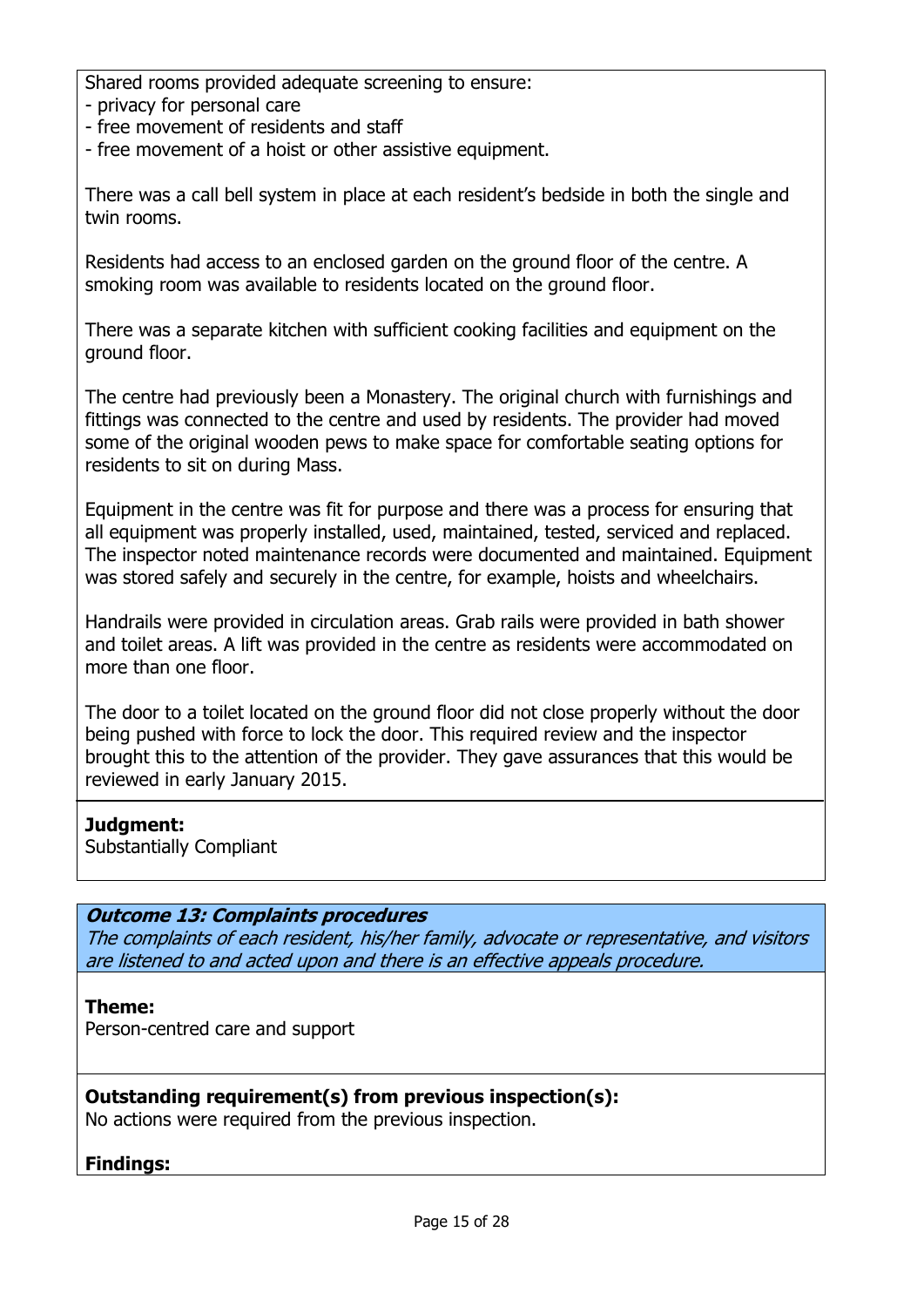There were policies and procedures for the management of complaints. The complaints process was user-friendly, accessible to all residents and displayed in a prominent place inside the front entrance to the centre.

The complaints procedure outlined an independent appeals process with contact details given.

Residents were aware of the complaints process and were also supported to make complaints. Residents spoken with identified the provider, person in charge and person participating in management as persons they would feel comfortable in making a complaint to. There was a nominated person to deal with all complaints and all complaints were investigated. A record was made of all complaints, investigations, responses and outcomes.

There was a nominated person, separate to the person nominated to deal with all complaints, that had a monitoring role to ensure that all complaints were appropriately responded to and records were kept.

The complaints log was reviewed during the course of the inspection. There was evidence to show that the complaints procedure was implemented as documented and residents' satisfaction ratings were sought.

# Judgment:

**Compliant** 

# Outcome 14: End of Life Care

Each resident receives care at the end of his/her life which meets his/her physical, emotional, social and spiritual needs and respects his/her dignity and autonomy.

## Theme:

Person-centred care and support

## Outstanding requirement(s) from previous inspection(s):

No actions were required from the previous inspection.

# Findings:

There were written operational policies and protocols in place for end-of-life care.

Care practices, plans and facilities were in place so that residents received end-of-life care in a way that met their individual needs and wishes and respected their dignity and autonomy. There was access to specialist palliative care services, when appropriate.

Religious and cultural practices were facilitated. Family and friends were facilitated to be with residents when they were dying. Arrangements for the removal of remains occurred in consultation with deceased resident's family where this was possible.

A sample of end-of-life care plans were reviewed they were detailed and documented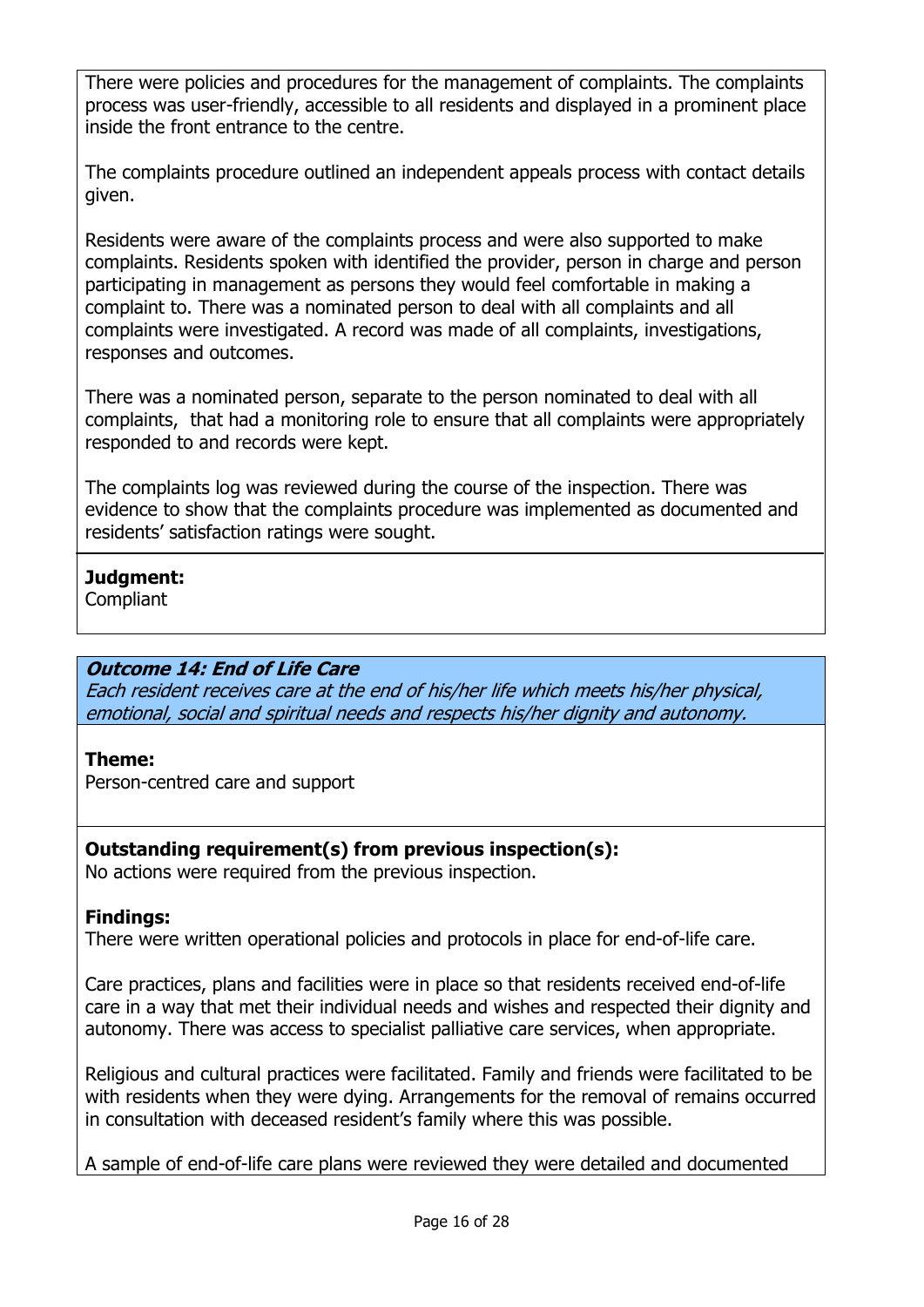residents' social, spiritual and emotional needs. There was evidence to indicate residents and their families had been consulted with on a number of occasions to ensure their care plans were detailed and person centred.

# Judgment:

**Compliant** 

# Outcome 15: Food and Nutrition

Each resident is provided with food and drink at times and in quantities adequate for his/her needs. Food is properly prepared, cooked and served, and is wholesome and nutritious. Assistance is offered to residents in a discrete and sensitive manner.

# Theme:

Person-centred care and support

# Outstanding requirement(s) from previous inspection(s):

No actions were required from the previous inspection.

# Findings:

There was a policy for the monitoring and documentation of nutritional intake which was implemented in practice.

Residents had access to fresh drinking water which was supplied in their bedrooms, dining room and day rooms. The food provided met the dietary needs of each resident based on their nutritional assessment. Residents' nutritional risk had been assessed using a nutritional risk assessment tool. Residents identified at nutritional risk had been referred for dietician review and had been prescribed nutritional supplements and prescribed supplementation to their meals.

Residents with compromised swallow and at risk of choking had been referred to speech and language therapy (SALT). Those residents had received a review with a prescribed consistency meal planner in place, as necessary. The inspector observed modified consistency meal recommendations were being implemented for residents.

Food served during the course of inspection was nutritious, varied and available in sufficient quantities. Residents spoken with confirmed they enjoyed the food served in the centre and the inspector overheard residents complementing the food as they ate. There was a rotating menu with food choices available to residents to ensure mealtimes were interesting and enjoyable.

Meals and snacks were available at staggered intervals throughout the day. Generally, residents were offered assistance during meals in a sensitive, dignified manner. However, the inspector did observe staff assist one resident in a way that did not reflect best practice. This was brought to the attention of the person in charge who addressed the issue.

The allocation of staff duties during meal times needed to be reviewed and improved to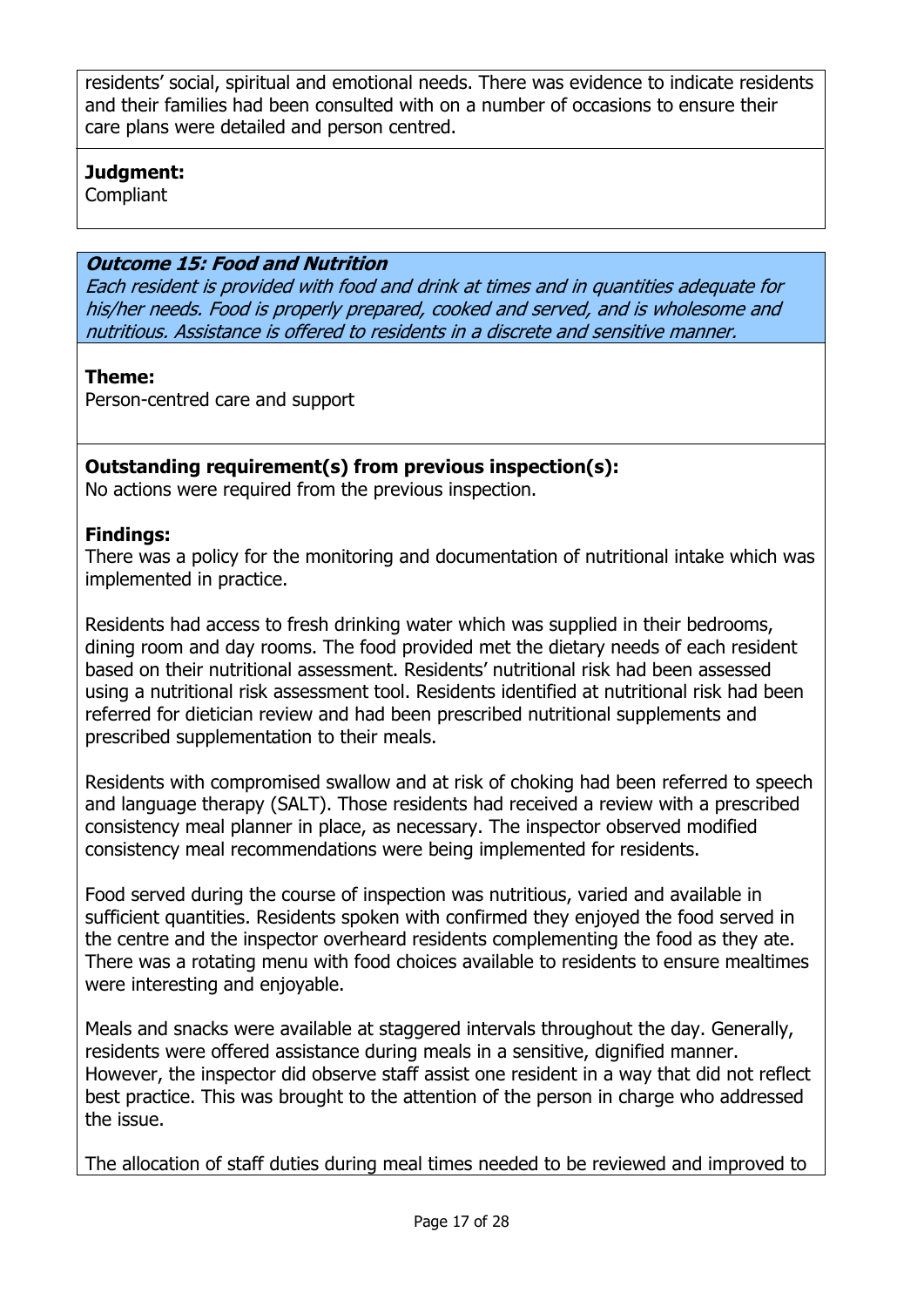ensure staff were not engaged in other duties or tasks when designated to assist residents with specific care needs.

The inspector observed staff, who were sitting with residents assisting them with their meal, frequently leave the resident to get drinks and utensils for others who were also having their meals in the dining room. This impacted on the mealtime experience for the resident that required one to one assistance.

# Judgment:

Non Compliant - Moderate

# Outcome 16: Residents' Rights, Dignity and Consultation

Residents are consulted with and participate in the organisation of the centre. Each resident's privacy and dignity is respected, including receiving visitors in private. He/she is facilitated to communicate and enabled to exercise choice and control over his/her life and to maximise his/her independence. Each resident has opportunities to participate in meaningful activities, appropriate to his or her interests and preferences.

## Theme:

Person-centred care and support

# Outstanding requirement(s) from previous inspection(s):

No actions were required from the previous inspection.

# Findings:

The inspector was satisfied that residents living in the centre were afforded privacy, dignity and consultation in the most part. Though activities were provided for residents, they were not based on a meaningful activity assessment to ensure they met with residents' interests and capabilities. Not all residents in the centre had the opportunity to attend resident committee meetings.

Resident's religious and cultural preferences were catered for in the centre. The chapel was available for residents to use during Mass and Holy Days. Residents' voting rights were upheld and the provider ensured residents were supported to vote in local, national and European elections.

Interactions between staff and residents during the course of the inspection were observed to be respectful, for example, the inspector observed staff knocking on residents' bedroom doors before entering. Staff spoke with residents in a pleasant and caring way that expressed genuine warmth.

Residents had access to private telephone calls if they wished and the centre had adequate space for residents to meet visitors in private. Visiting times were not restricted and a visitors' sign in book was well maintained and located at the main reception.

A CCTV system was in use to control the perimeter of a building and reception areas for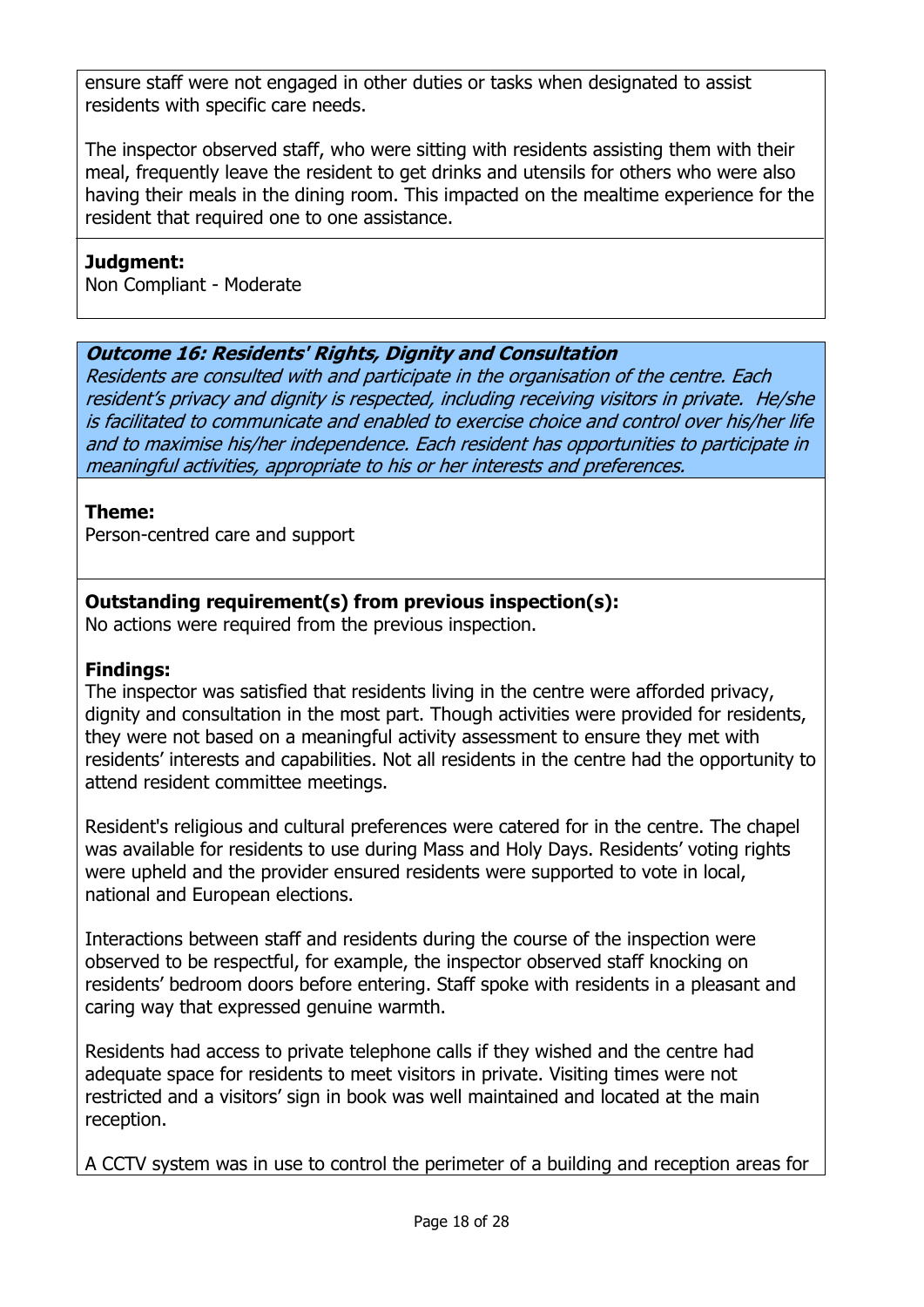security purposes. There was a centre-specific policy on CCTV detailing the specifics of its use. CCTV was not in use in bedrooms or bathrooms.

Residents had opportunities to attend resident committee meeting in the day centre which was also part of the designated centre. However, residents that did not attend the day centre did not participate in resident committee meetings. The person in charge had contacted an advocacy group and was in the process of setting up facilitated visits to the centre by an independent advocate, who would facilitate residents' committee meetings.

Residents participated in Sonas, a therapeutic activity for residents with dementia and/or cognitive decline. This was provided each week and the person in charge, provider and person participating in management had also completed courses in Sonas. There was informative signage of activities and upcoming events located throughout the centre.

Other activities, such as music sessions and group exercises occurred in the centre. However, activity assessments in residents' care plans were not comprehensive. Improvement was necessary to ensure meaningful social care assessments were carried out. This would ensure activities provided were in accordance with residents' interests and capabilities. The person in charge planned to carry out meaningful activity assessments in the new-year for all residents in the centre.

## Judgment:

Non Compliant - Moderate

Outcome 17: Residents' clothing and personal property and possessions Adequate space is provided for residents' personal possessions. Residents can appropriately use and store their own clothes. There are arrangements in place for regular laundering of linen and clothing, and the safe return of clothes to residents.

# Theme:

Person-centred care and support

# Outstanding requirement(s) from previous inspection(s):

No actions were required from the previous inspection.

# Findings:

There was a policy on residents' personal property and possessions. A record was kept of each resident's personal property. Personal property was safeguarded through record keeping. An inventory of residents' belongings was taken on admission.

There were adequate laundry facilities with systems in place to ensure that residents' own clothes were returned to them. The location of the laundry facilities meant residents clothes could be dried on a washing line or using mechanical means as required. Residents' clothes were also ironed when required.

However, from the sample of records documented they were not updated with enough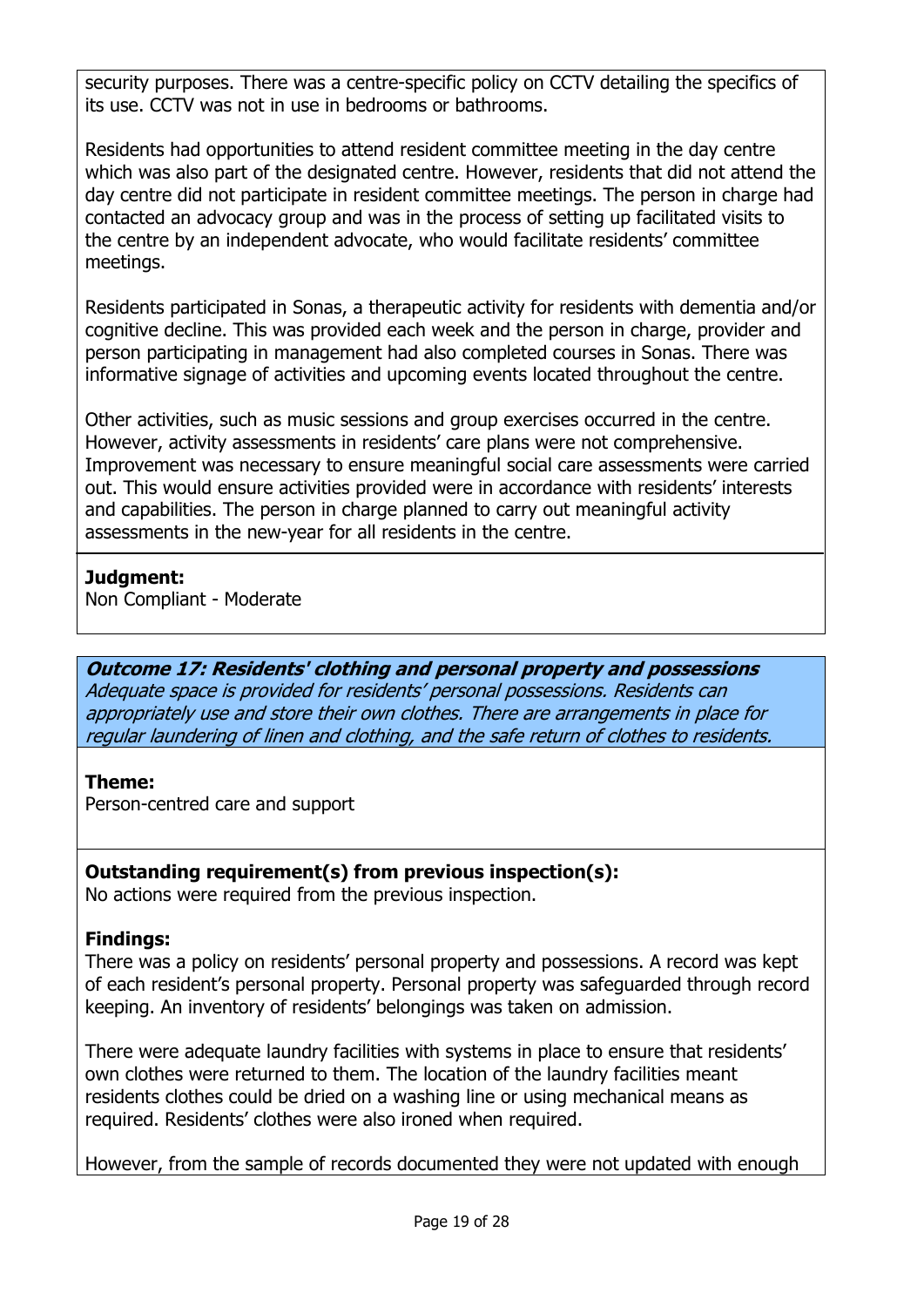frequency. For example, a resident's inventory of personal property was dated August 2011.

Some detail of items, in the inventories documented, required review as they did not provide the reader with enough description of residents' personal belongings should they go missing.

#### Judgment:

Substantially Compliant

# Outcome 18: Suitable Staffing

There are appropriate staff numbers and skill mix to meet the assessed needs of residents, and to the size and layout of the designated centre. Staff have up-to-date mandatory training and access to education and training to meet the needs of residents. All staff and volunteers are supervised on an appropriate basis, and recruited, selected and vetted in accordance with best recruitment practice. The documents listed in Schedule 2 of the Health Act 2007 (Care and Welfare of Residents in Designated Centres for Older People) Regulations 2013 are held in respect of each staff member.

#### Theme:

**Workforce** 

# Outstanding requirement(s) from previous inspection(s):

Some action(s) required from the previous inspection were not satisfactorily implemented.

## Findings:

Staff had opportunities to receive training specific to their role. From staff files reviewed the inspector noted staff had received mandatory training in for example, elder abuse prevention, response and detection training, fire safety, manual handling and medication management training where appropriate.

There was an actual and a planned staff rota in operation which accurately reflected the staff on duty at the time of inspection. The duty roster indicated there were sufficient numbers of staff to meet the assessed dependency needs of residents from the staffing rosters reviewed as part of the inspection. The person participating in management worked on night duty, at the time of inspection, to fill a post that was available due to staff shortages and ensure residents' continuity and quality of care were not impacted upon.

## Judgment:

Compliant

Closing the Visit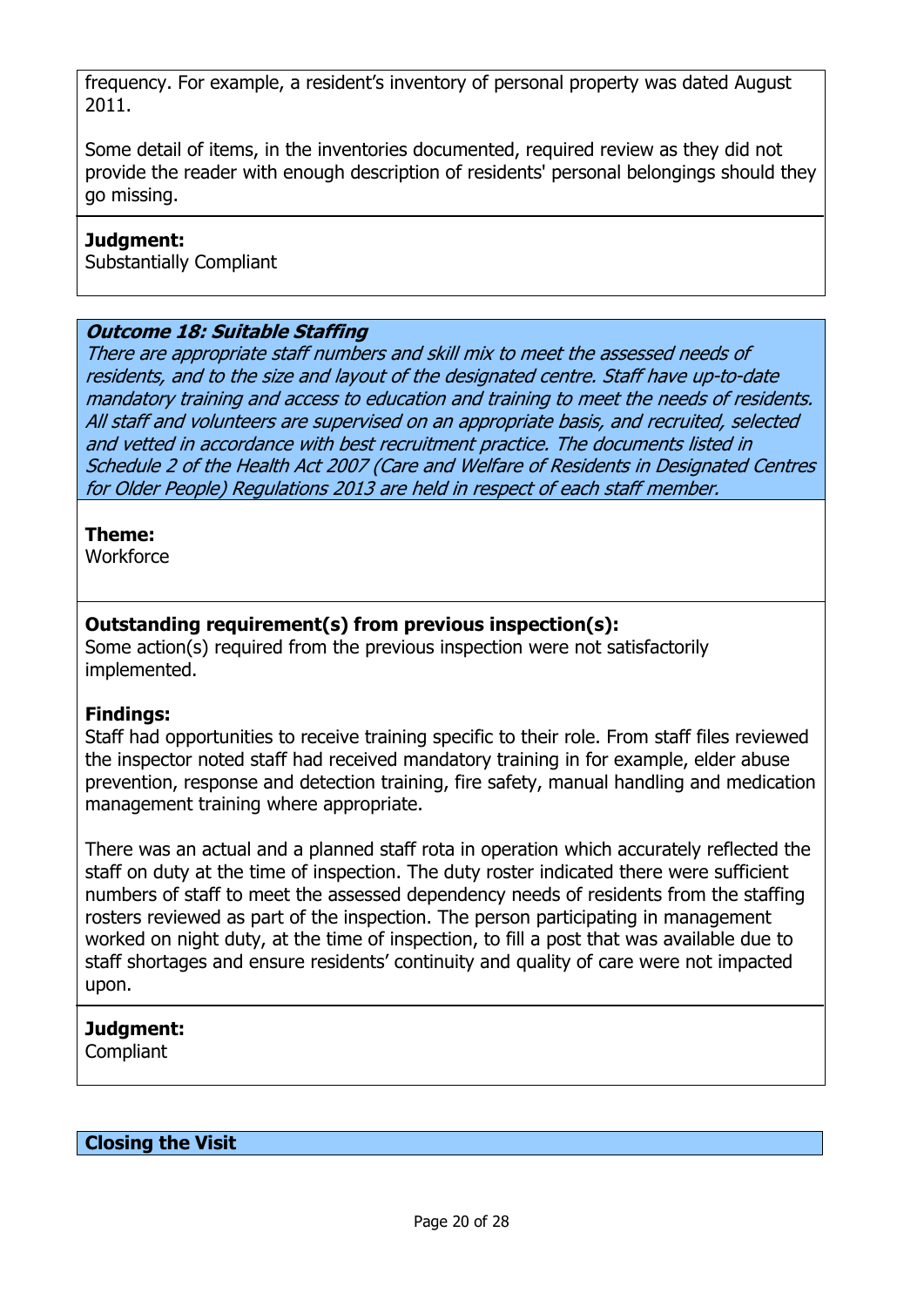At the close of the inspection a feedback meeting was held to report on the inspection findings.

# Acknowledgements

The inspector wishes to acknowledge the cooperation and assistance of all the people who participated in the inspection.

# Report Compiled by:

Ann-Marie O'Neill Inspector of Social Services Regulation Directorate Health Information and Quality Authority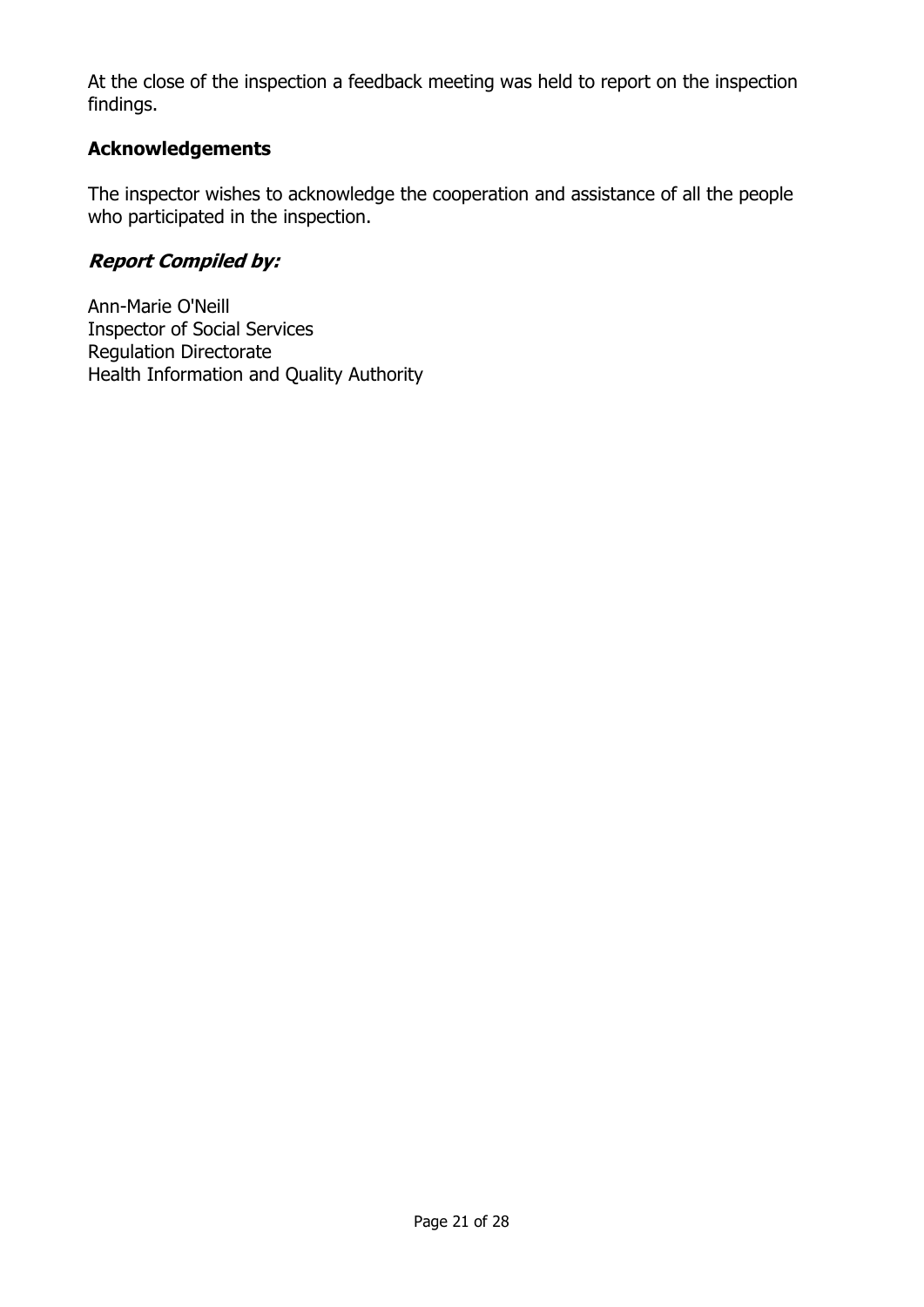# Health Information and Quality Authority Regulation Directorate



Action Plan

An tÚdarás Um Fhaisnéis agus Cáilíocht Sláinte

# Provider's response to inspection report $<sup>1</sup>$ </sup>

| <b>Centre name:</b> | Corrandulla Nursing Home              |
|---------------------|---------------------------------------|
|                     |                                       |
| <b>Centre ID:</b>   | OSV-0000332                           |
|                     |                                       |
| Date of inspection: | 10/12/2014, 11/12/2014 and 05/01/2015 |
|                     |                                       |
| Date of response:   | 12/02/2015                            |
|                     |                                       |

#### **Requirements**

This section sets out the actions that must be taken by the provider or person in charge to ensure compliance with the Health Act 2007 (Care and Welfare of Residents in Designated Centres for Older People) Regulations 2013 and the National Quality Standards for Residential Care Settings for Older People in Ireland.

All registered providers should take note that failure to fulfil your legal obligations and/or failure to implement appropriate and timely action to address the non compliances identified in this action plan may result in enforcement action and/or prosecution, pursuant to the Health Act 2007, as amended, and Regulations made thereunder.

#### Outcome 02: Governance and Management

#### Theme:

Governance, Leadership and Management

#### The Registered Provider is failing to comply with a regulatory requirement in the following respect:

Management systems to ensure that the service provided was safe, appropriate, consistent and effectively monitored required review. Though some audits had been carried out they were not carried out with enough frequency to give an accurate, contemporary account of care practices in the centre.

## Action Required:

-

Under Regulation 23(c) you are required to: Put in place management systems to

 $1$  The Authority reserves the right to edit responses received for reasons including: clarity; completeness; and, compliance with legal norms.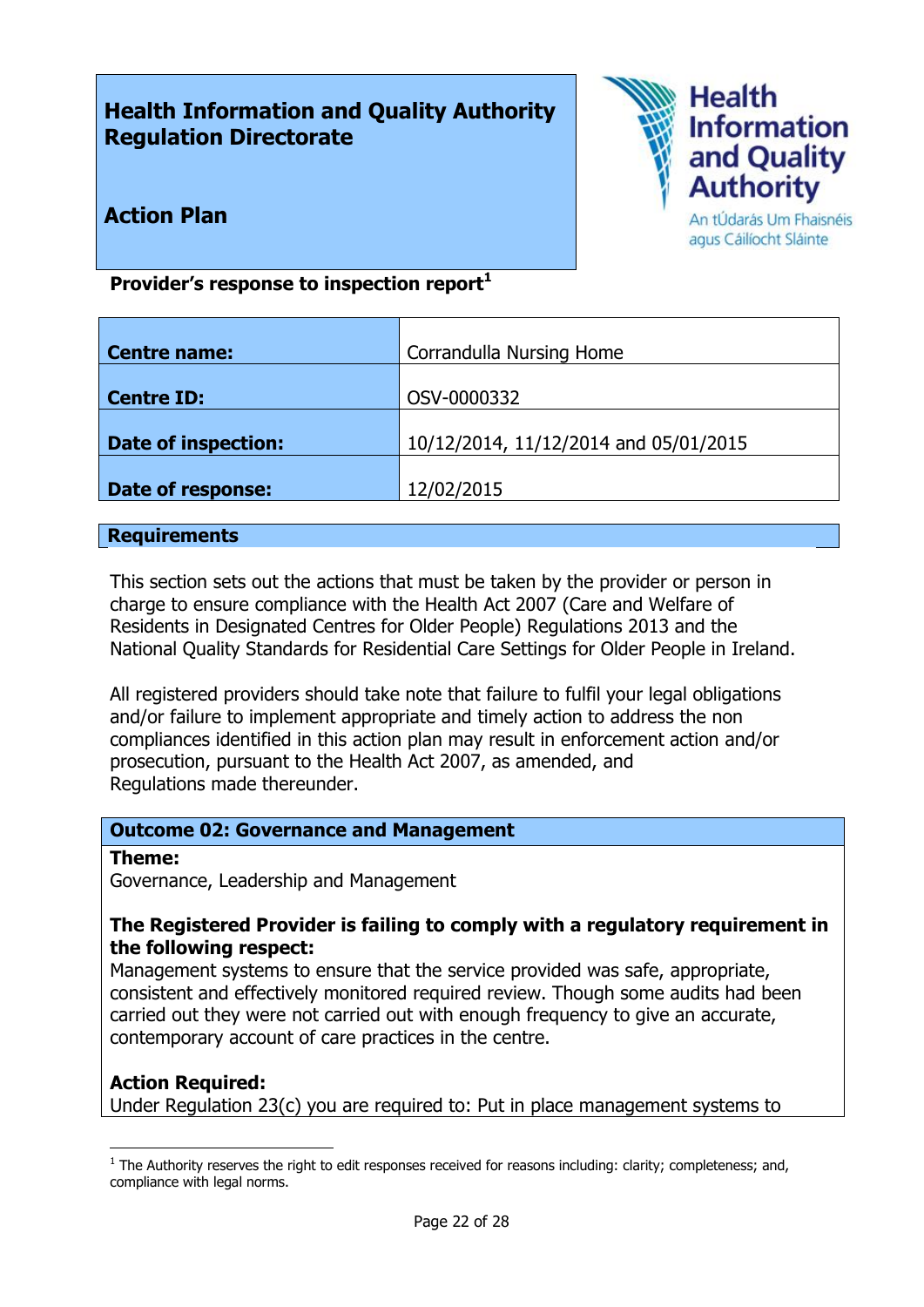ensure that the service provided is safe, appropriate, consistent and effectively monitored.

## Please state the actions you have taken or are planning to take:

A personal assistant has been hired to free up time for the PIC and Manager, facilitating the Auditing Processes and ensuring that the Audits are carried out in a more timely and effective manner.

Proposed Timescale: 16/02/2015.

Proposed Timescale: 16/02/2015

#### Outcome 05: Documentation to be kept at a designated centre

#### Theme:

Governance, Leadership and Management

#### The Registered Provider is failing to comply with a regulatory requirement in the following respect:

An individualised record of money logs or receipts was not maintained for residents when they used their 'pocket money' to purchase items as set out in the matters of Schedule 3, 5 (b)(i).

#### Action Required:

Under Regulation 21(3) you are required to: Retain the records set out in Schedule 3 for a period of not less than 7 years after the resident has ceased to reside in the designated centre.

## Please state the actions you have taken or are planning to take:

While we record all money given/returned to a resident, we do not routinely monitor their spending. We will issue Receipt/Note Books to all residents in receipt of monies.

We will ask their permission to document their spending in their notebook or ask that they do so. We will advise the residents to ask for a receipt whenever they make a purchase and to document it in their Notebook (or have us do so for them).

We will ensure that staffs, using a residents' money to make a purchase on the residents' behalf, continue to give a receipt for the purchase, as well as all the change, but to ensure that they also document the purchase in the residents' Notebook.

Each week we will ask residents to allow us to review their Notebook to check its consistency/tally and identify any issues.

Proposed Timescale: 06/03/2015.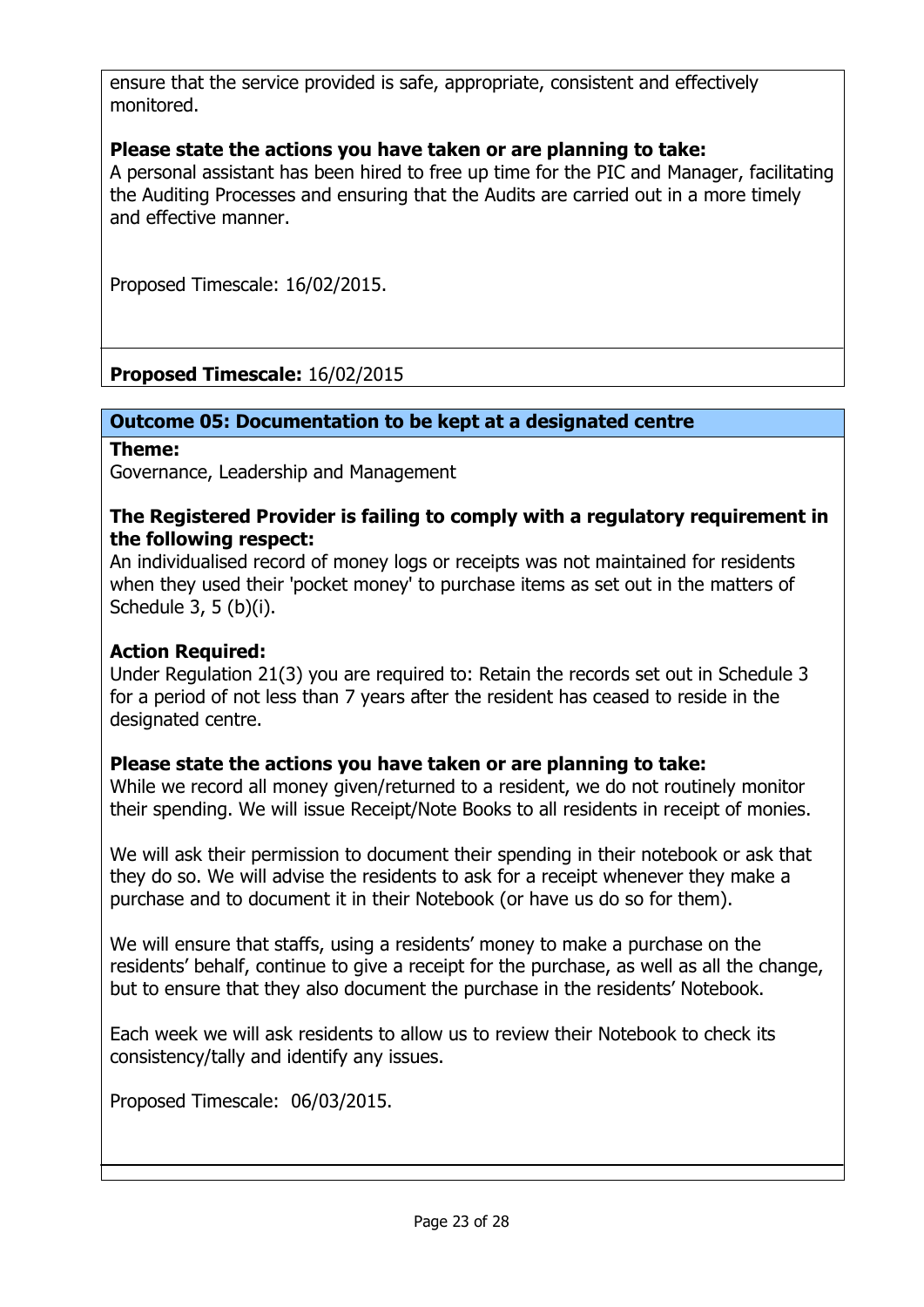# Proposed Timescale: 06/03/2015

## Theme:

Governance, Leadership and Management

## The Registered Provider is failing to comply with a regulatory requirement in the following respect:

One staff file reviewed did not have included a full employment history for the staff member.

# Action Required:

Under Regulation 21(1) you are required to: Ensure that the records set out in Schedules 2, 3 and 4 are kept in a designated centre and are available for inspection by the Chief Inspector.

# Please state the actions you have taken or are planning to take:

Hayden Healthcare Limited apologises for this oversight and will identify and approach the relevant staff member to correct the issue identified.

Proposed Timescale: 15/02/2015

# Outcome 08: Health and Safety and Risk Management

#### Theme:

Safe care and support

#### The Registered Provider is failing to comply with a regulatory requirement in the following respect:

There was no record maintained of fire retardant furniture and bedding in the centre therefore the inspector was unable to review if fire safe bedding and furniture was in use in the centre.

## Action Required:

Under Regulation 28(1)(a) you are required to: Take adequate precautions against the risk of fire, and provide suitable fire fighting equipment, suitable building services, and suitable bedding and furnishings.

## Please state the actions you have taken or are planning to take:

While our Fire Retardant Furniture have their Fire Retardant properties displayed on their labels we do not maintain a register of our Fire Retardant Fixtures and Fittings.

This will be rectified with a Book/Ledger inventorying the same.

All future purchases of furniture and bedding will have their Fire Retardant properties logged in this book also. We will remind staffs NOT to remove any labels from furniture which may be used to identify their Fire Retardant properties.

Proposed Timescale: 23/02/2015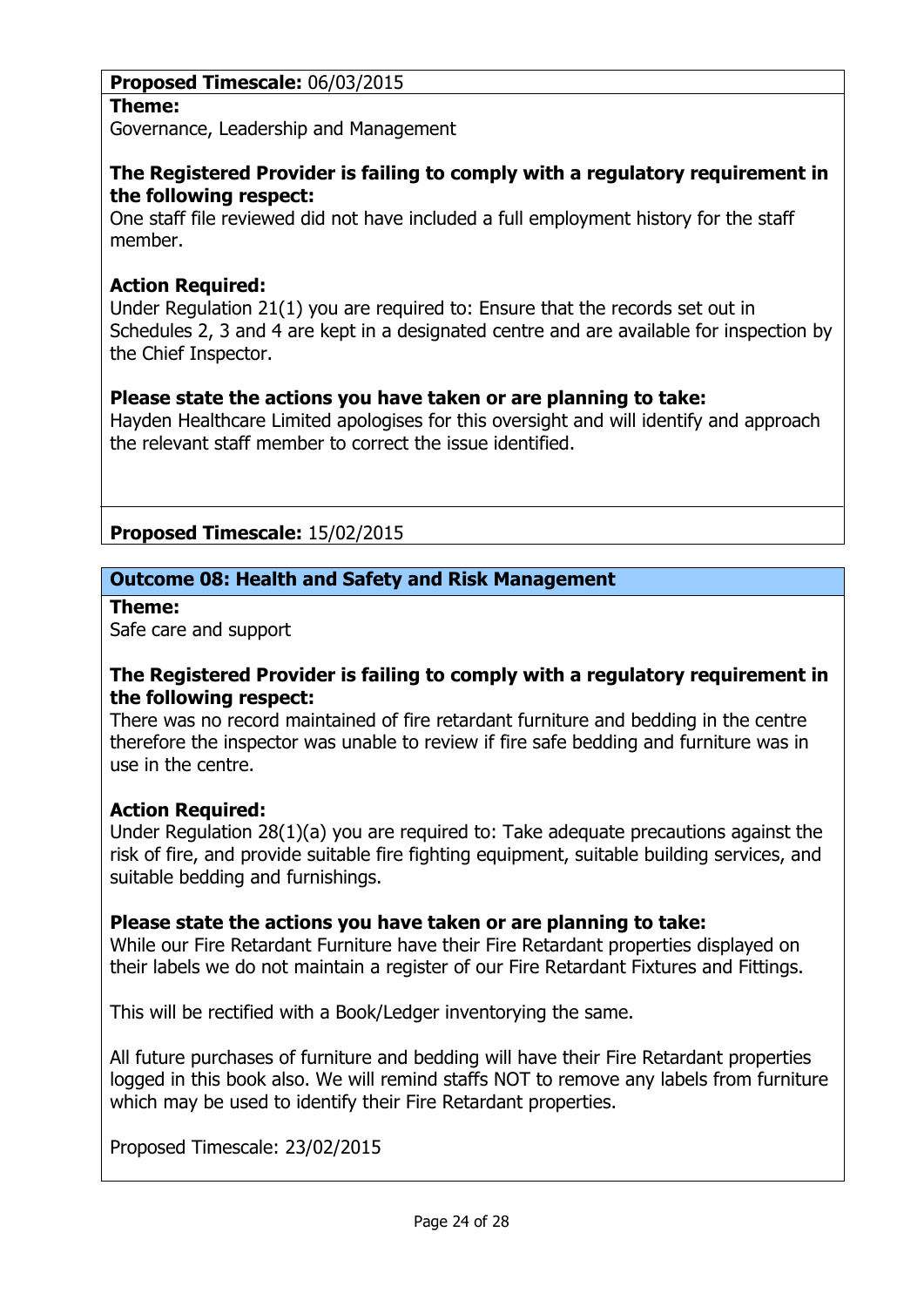# Proposed Timescale: 23/02/2015

## Theme:

Safe care and support

## The Registered Provider is failing to comply with a regulatory requirement in the following respect:

The fire safety policy required review to ensure it gave adequate information to staff on all fire safety procedures and management that were in action in the nursing home.

# Action Required:

Under Regulation 28(1)(d) you are required to: Make arrangements for staff of the designated centre to receive suitable training in fire prevention and emergency procedures, including evacuation procedures, building layout and escape routes, location of fire alarm call points, first aid, fire fighting equipment, fire control techniques and the procedures to be followed should the clothes of a resident catch fire.

# Please state the actions you have taken or are planning to take:

The Fire section of the Emergency Policy and Procedure will be updated to reflect current training and practice.

We will also reproduce the Fire section as a separate Policy and Procedure to help staffs locate that particular policy more efficiently.

Proposed Timescale: 20/02/2015

Proposed Timescale: 20/02/2015

## Outcome 12: Safe and Suitable Premises

## Theme:

Effective care and support

## The Registered Provider is failing to comply with a regulatory requirement in the following respect:

A door to a toilet located on the ground floor of the centre required improvement to ensure it closed properly with minimum effort required.

## Action Required:

Under Regulation 17(2) you are required to: Provide premises which conform to the matters set out in Schedule 6, having regard to the needs of the residents of the designated centre.

## Please state the actions you have taken or are planning to take:

The toilet door initially had its' closer reset to close the door more completely 28/12/2014, but residents found it too difficult to negotiate independently and it needed to be reset to its original "weaker" setting.

We have since replaced the door and its closing mechanism completely. No issues have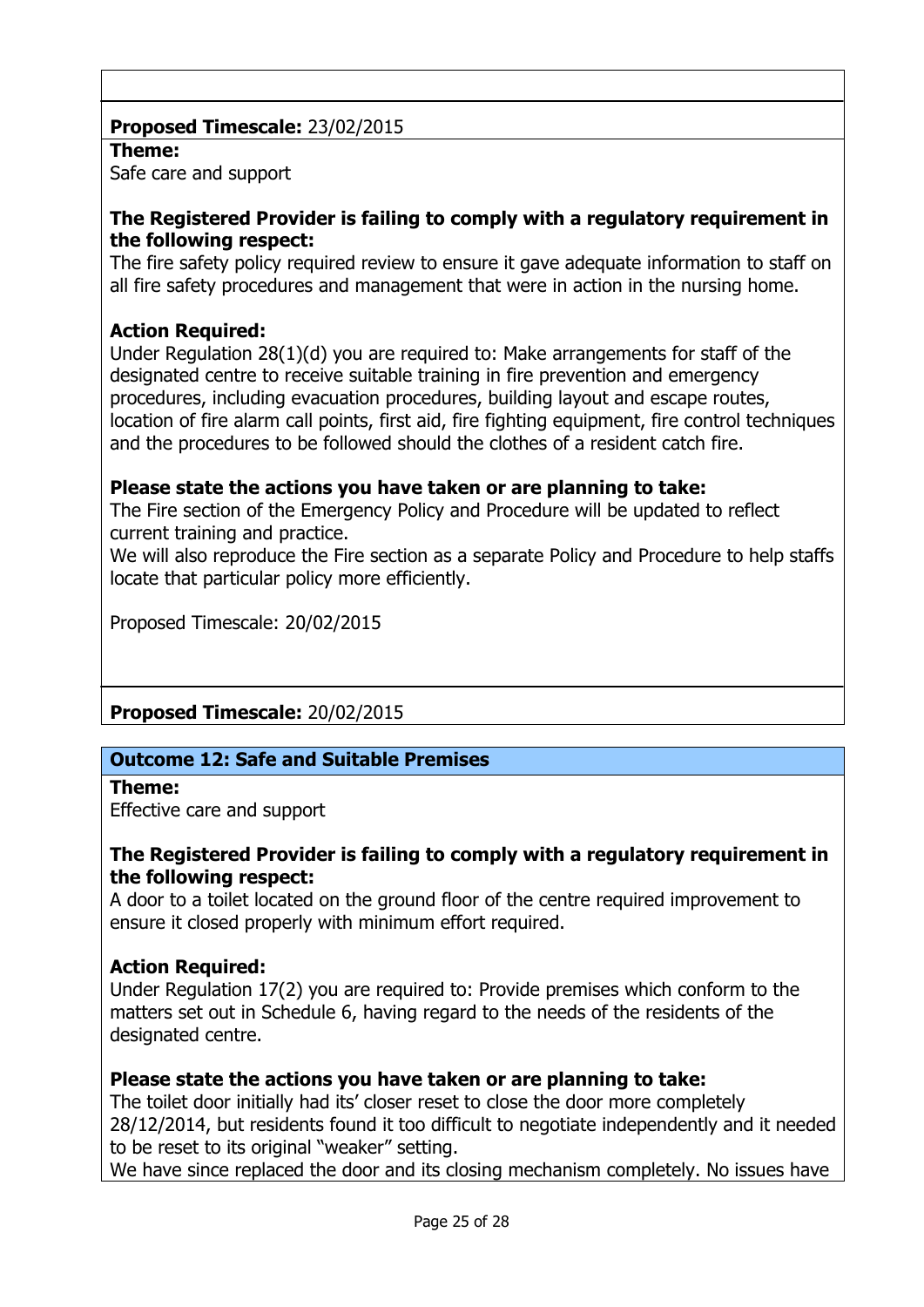been noted or reported with this new door.

Proposed Timescale: 06/01/2015

Proposed Timescale: 13/02/2015

## Outcome 15: Food and Nutrition

#### Theme:

Person-centred care and support

## The Person in Charge (PIC) is failing to comply with a regulatory requirement in the following respect:

The person in charge had not ensured an adequate number of staff are available to assist residents at meals, as was observed during the course of the inspection.

## Action Required:

Under Regulation 18(3) you are required to: Ensure that an adequate number of staff are available to assist residents at meals and when other refreshments are served.

## Please state the actions you have taken or are planning to take:

While the numbers of staff available for work were adequate for the tasks required, we acknowledge that their distribution and work prioritising was substandard at that time. We will remind the supervising Staff Nurses to prioritise workloads and allocate their staffs more diligently in the future and we will reinforce it further in a series of Staff Meetings and spot checks at meal times.

Proposed Timescale: 19/02/2015.

Proposed Timescale: 19/02/2015

## Outcome 16: Residents' Rights, Dignity and Consultation

#### Theme:

Person-centred care and support

#### The Registered Provider is failing to comply with a regulatory requirement in the following respect:

Activity assessments in residents' care plans were not comprehensive. Improvement was necessary to ensure meaningful social care assessments were carried out.

#### **Action Required:**

Under Regulation 09(2)(b) you are required to: Provide opportunities for residents to participate in activities in accordance with their interests and capacities.

## Please state the actions you have taken or are planning to take:

There are no documented Activity Assessments in our residents care plans, but these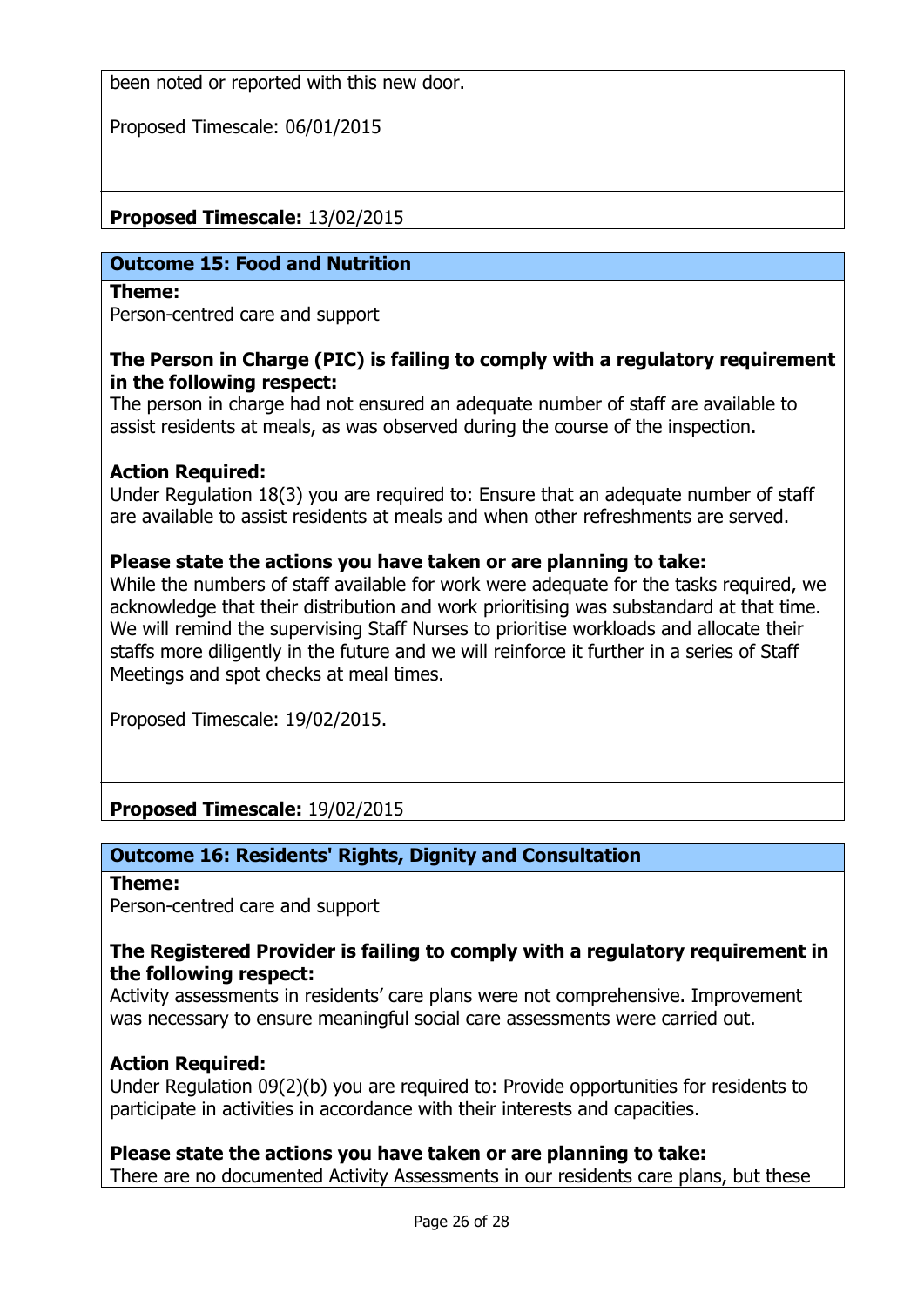were components of the residents Activities of Daily Living assessments. A more focused/specialised tool (Meaningful Activities Assessment – Pool Activity Level PAL Checklist has been sourced and is now being rolled out for each resident.

The PAL Checklist document was sourced 02/01/2015 and adapted to the residents needs 07/01/2015. It was implemented 08/01/2015 and we expected each resident to have their individual PAL Checklist completed by 16/02/2015.

Proposed Timescale: 16/02/2015.

# Proposed Timescale: 16/02/2015

#### Theme:

Person-centred care and support

## The Registered Provider is failing to comply with a regulatory requirement in the following respect:

Residents, that did not attend the day centre, did not participate in resident committee meetings.

# Action Required:

Under Regulation 09(3)(d) you are required to: Ensure that each resident is consulted about and participates in the organisation of the designated centre concerned.

# Please state the actions you have taken or are planning to take:

Hayden Healthcare Limited has no input/influence into the make-

up/organisation/activity of the Residents Committee as a means of ensuring we did not unduly put pressure on or influence its activity. The Person in Charge (PiC), A. Abed had already identified a lack of participation opportunity by some residents and had been in the process of seeking outside Advocacy group input to address this issue by the time of the HIQA inspection. There are, without question, residents who do not attend the Activity Centre not being afforded the opportunity to participate in the Residents Committee Meetings. The PiC will also commence in-house meetings for residents until the advocate group sources a person for us.

Proposed Timescale: The members of the Residents Committee have been spoken to (07/01/2015) and told to ensure a more inclusive representation of our residents.

The PiC had followed up on her enquiry re: Advocate Group input (07/01/2015) and they have yet to allocate a suitable person. An advocate representative availability date/schedule of attendance is still pending and will be followed-up each week by the PiC until a result is forthcoming.

Proposed Timescale: 30/05/2015

Outcome 17: Residents' clothing and personal property and possessions